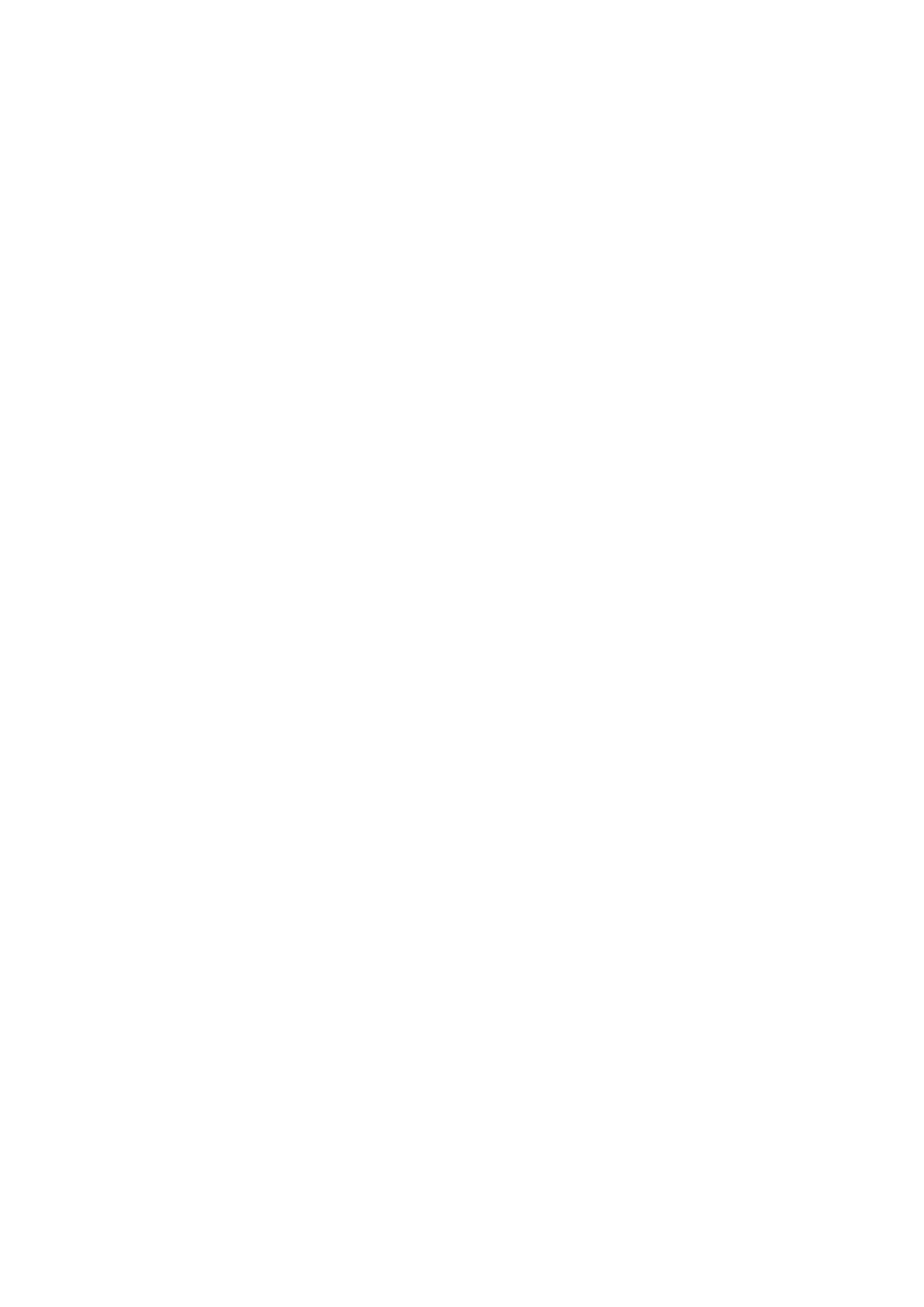



| Deliverable number: | D 2.6.27                                          |
|---------------------|---------------------------------------------------|
| Deliverable name:   | Particle measurements in flues gas cleaning       |
| Work package:       | WP 2.6 Boiler Optimisation/Design - Demonstration |
| Lead contractor:    | Peter Paul van het Veen                           |

| <b>Status of deliverable</b> |                 |                   |  |
|------------------------------|-----------------|-------------------|--|
| <b>I</b> Action              | By              | Date (yyyy-mm-dd) |  |
| Submitted (Author(s))        | Ragnar Warnecke | 2009-12-30        |  |
| Verified (WP-leader)         |                 |                   |  |
| Approved (SP-leader)         |                 |                   |  |

| Author(s)          |              |                               |                       |  |
|--------------------|--------------|-------------------------------|-----------------------|--|
| <b>Name</b>        | Organisation | E-mail                        | Tel                   |  |
| Ragnar Warnecke    | <b>GKS</b>   | Ragnar.warnecke@gks-<br>sw.de | +49(9721)6580-<br>120 |  |
| Müller, Volker     | <b>GKS</b>   | volker.mueller@gks-<br>sw.de  | +49(9721)6580-<br>125 |  |
| Nordsieck, Hermann | bifa GmbH    | hnordsieck@bifa.de            | +49(821)7000-<br>232  |  |
|                    |              |                               |                       |  |
|                    |              |                               |                       |  |

#### **Abstract**

Both pollution control and energy efficiency are the actual challenges of flue gas cleaning systems in biowaste to energy plants as well as in waste incineration. Optimization and refurbishment of multi step wet flue gas cleaning systems need detailed knowledge on the process considering both particle phase changes and the gas phase. Hence, for a first time, the flue gas cleaning process of an incinerator was studied in detail both considering particles elimination and particles formation. Particles sampling on impactor substrates allowed to determine dust particles composition in dependence on particle size. Gas phase / particle phase interaction in the flue gas cleaning system was studied and the origin of the dust particles emitted with the clean gas was determined. Being an operations mode with peak dust release, soot blowing was studied in addition to normal operation.

At GKS flue gas cleaning plant, the first step is a cyclones array (multiclone) which icauses 13% of the energy consumption of the induced draft. Elimination of the cyclone was shown to be possible, if the furnace can be operated without flue gas recycling. If flue gas recycling has to be maintained, dedusting of the recycle gas has to be established either treating only the recycle gas stream or e.g. recycling gas from the bag filter exit.

Downstream of the multiclone, particle concentration, particle size distribution and particles composition is dominated not by the combustion process, but by the generation pf particles in a spray dryer desiccating the scrubber slurry and by the elimination of particles in the bag filter and in the scrubber. The particles emitted with the off gas are neither generated in the combustion process nor in the scrubber, but in the wet demister which elminates the scrubber's sprayoff.. This gives evidence of inherent safety in case of a contamination of the scrubber due to accidental overload.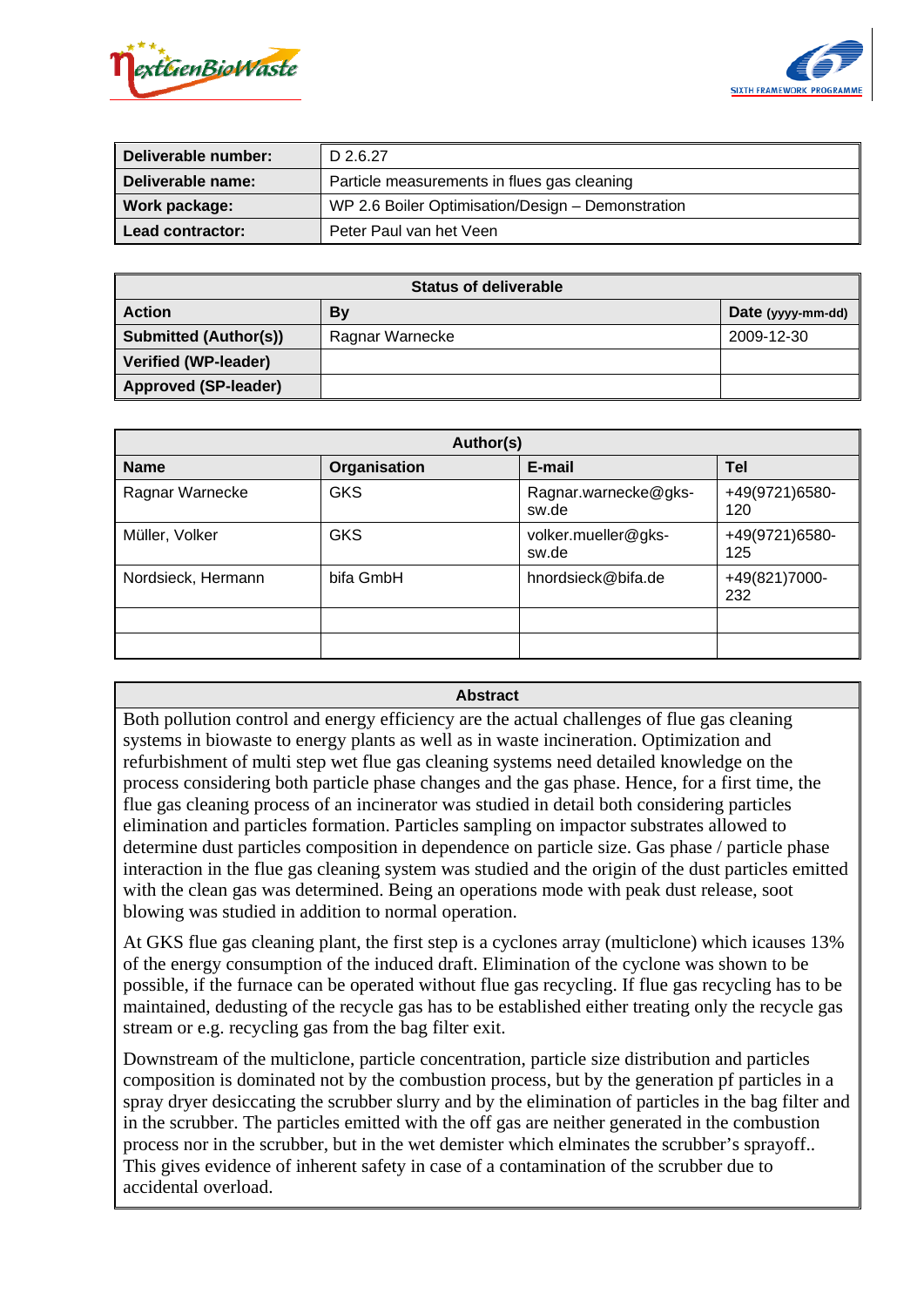#### **Version history (not to be used if Track version is used in eRoom). To be deleted before final version is converted to PDF-format**

| Date       | Version | Author(s)       | <b>Comments</b> |
|------------|---------|-----------------|-----------------|
| 2009-12-30 |         | Ragnar Warnecke | <b>DRAFT</b>    |
|            |         |                 |                 |
|            |         |                 |                 |
|            |         |                 |                 |
|            |         |                 |                 |
|            |         |                 |                 |
|            |         |                 |                 |
|            |         |                 |                 |
|            |         |                 |                 |
|            |         |                 |                 |
|            |         |                 |                 |
|            |         |                 |                 |
|            |         |                 |                 |
|            |         |                 |                 |
|            |         |                 |                 |
|            |         |                 |                 |
|            |         |                 |                 |
|            |         |                 |                 |
|            |         |                 |                 |
|            |         |                 |                 |
|            |         |                 |                 |
|            |         |                 |                 |
|            |         |                 |                 |
|            |         |                 |                 |
|            |         |                 |                 |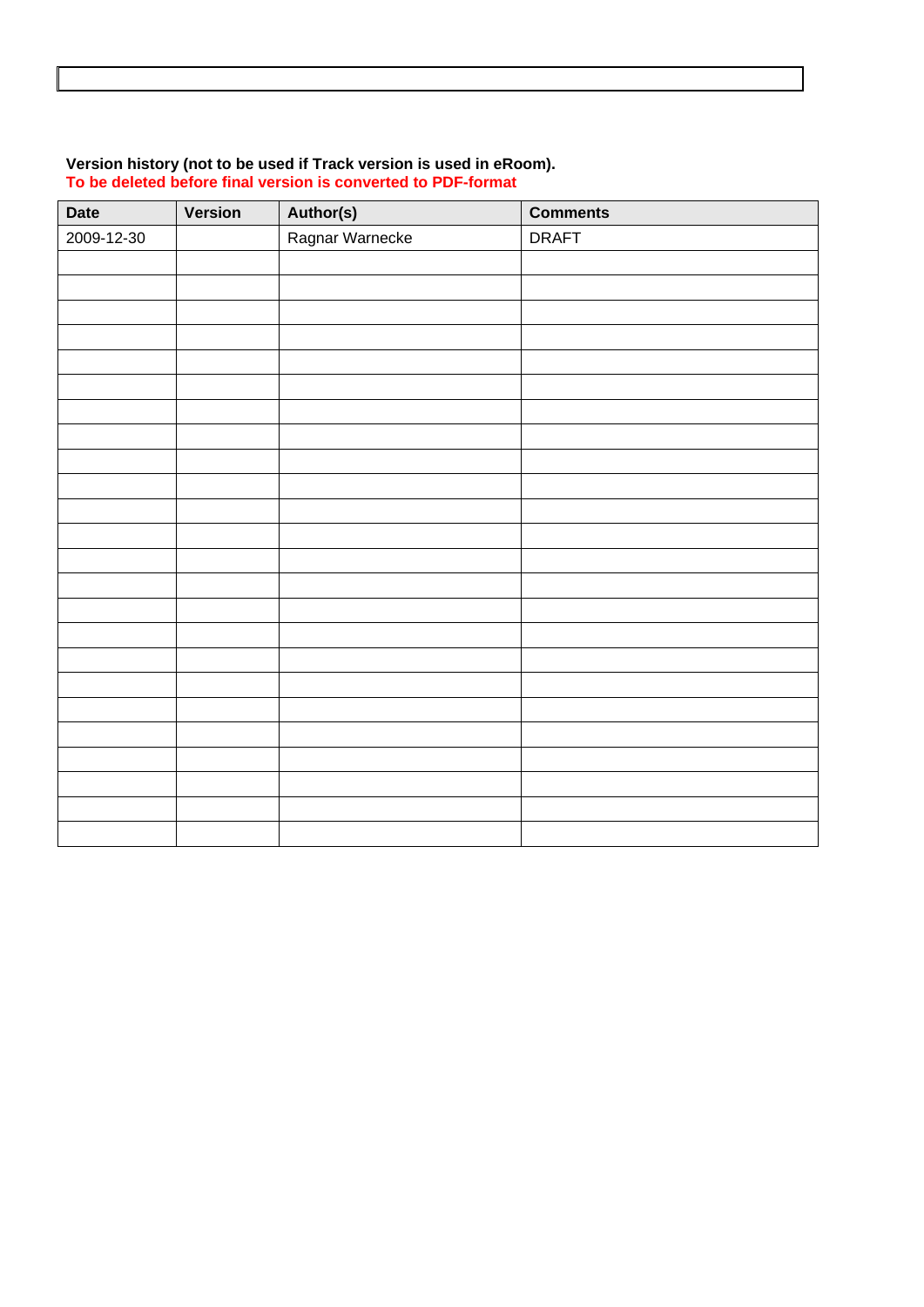



# **TABLE OF CONTENTS**

Page 1

| 1 |                          |  |
|---|--------------------------|--|
| 2 | 2.1<br>2.1.1<br>2.2      |  |
| 3 | 3.1<br>3.2<br>3.3        |  |
| 4 | 4.1<br>4.2<br>4.3<br>4.4 |  |
| 5 |                          |  |
| 6 |                          |  |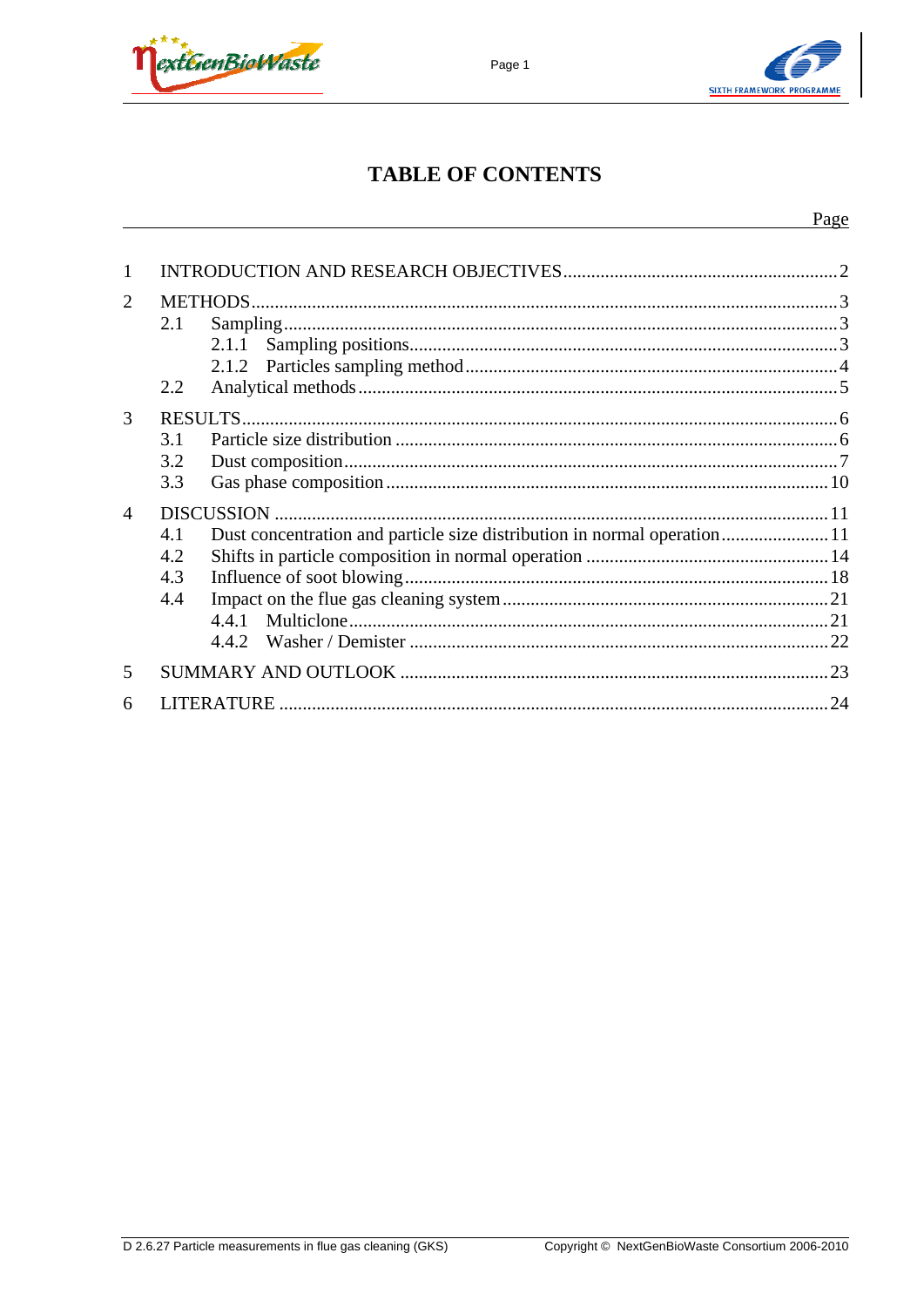



# **1 INTRODUCTION AND RESEARCH OBJECTIVES**

In order to avoid negative effects on human health and on the environment, waste incineration requires flue gas cleaning by the best available technologies. Resulting from the need of environmental protection, stringent emission limits have been installed. About 15 years ago, these emission limits could be reached by rather expensive and energy consuming flue gas cleaning systems involving multiple process units. Nowadays, flue gas cleaning technology focuses both on economy and energy efficiency. New additives allow for simple flue gas cleaning systems removing both acid pollutants, heavy metals and organic trace components in a single step. In combination with SNCR technology to remove nitrogen oxides, these systems are both cheap and energy efficient. This forces the operators of multi-step flue gas treatment plants to optimize their units.

Both optimization and refurbishment need detailed knowledge on the process considering both particle phase changes and the gas phase.

The research objectives of this project are to

- gain insight into dust particle elimination and particle generation in the flue gas cleaning system
- determine dust particles composition in dependence on particle size
- determine gas phase / particle interaction in the flue gas cleaning system
- determine the origin of the dust particles emitted with the clean gas

To get the information required, gas phase and particulate phase of the flue gas were analyzed simultaneously upstream and downstream of each of the main flue gas cleaning units installed at GKS incinerator flue gas cleaning plant.

Page 2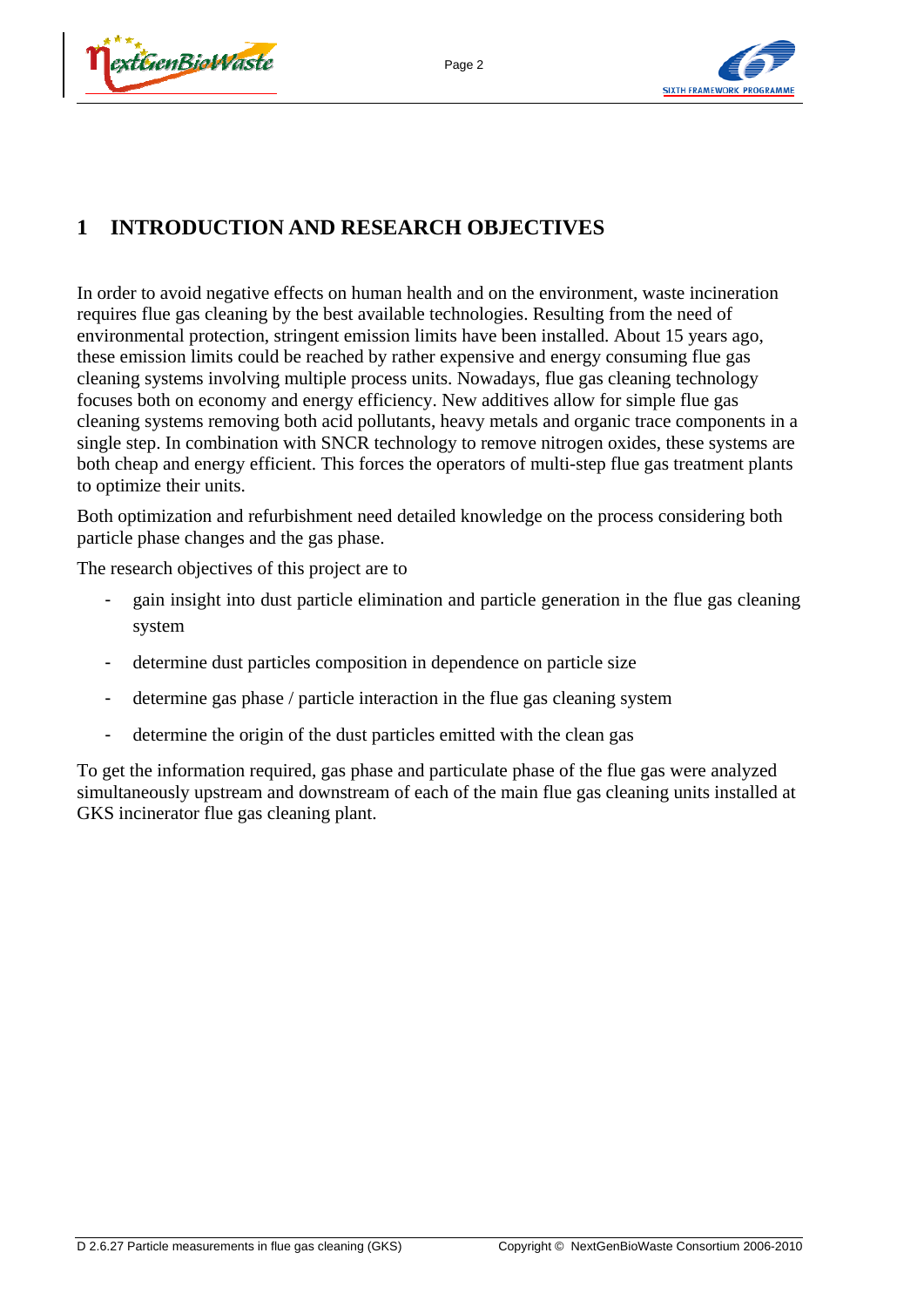

# **2 METHODS**

In order to yield reliable results, the methods applied had to be chosen carefully. Sampling was the most critical issue because artefacts had to be avoided as far as possible. For analysis standard procedures could be applied

Page 3

# **2.1 Sampling**

Getting information on particle size distribution, total amount of dust and sampling enough dust for chemical analysis is a difficult task.

Very detailed information on particle size distribution including time resolved information can be obtained by electrical low pressure impactor (ELPI) measurements. The drawback is the range limited to small particles with aerodynamic particle diameters between approximately  $0.1 \mu$ m and  $4 \mu$ m. Coarse dust cannot be quantified with the ELPI and the amounts of dust sampled in most cases are too small to allow chemical analysis. Conventional low pressure impactors (e.g. Berner type) have the same drawbacks.

Other particle sizing sampling methods are settling chamber probes and combinations of cyclones with low pressure impactors [Deuerling et al., 2010]. These methods, however, are not standardized.

Therefore we refrained from multi stage impactor sampling and chose the two stage impactor with backup filter "Johnas" developed at Duisburg University. This allowed sampling of three particles fractions  $(< 2.5 \mu$ ,  $2.5 - 10 \mu$  and  $> 10 \mu$ m) following ISO 23210:2009 or VDI 2066 Blatt 10 respectively.

## **2.1.1 Sampling positions**

Sampling positions had been chosen in a way to allow characterization of the main advanced pollution control (APC) units. **Figure 1** shows the sampling positions in a scheme of GKS WTE plant.

At GKS, the first APC unit after the boiler is an array of cyclones ("multiclone") eliminating coarse dust in order to allow flue gas recirculation. Sampling was performed at the duct between boiler and cyclone (1) and behind the cyclone (2). The next unit is a spray dryer which both acts as a quench and serves to desiccate the scrubber slurry. Upstream the spray dryer, a small amount of activated carbon or activated coke is added. For this additive, the spray dryer acts as reaction zone. The additive is eliminated together with virtually all dust in a bag filter. Sampling positions were the duct before (3) and the duct after the bag filter leading to a scrubber (4). The 2 stage scrubber as the next APC unit eliminates HCl, HF and sulphur oxides. It is equipped with a wet demister and a gas reheater. The last sampling position was on the duct after the reheater (5).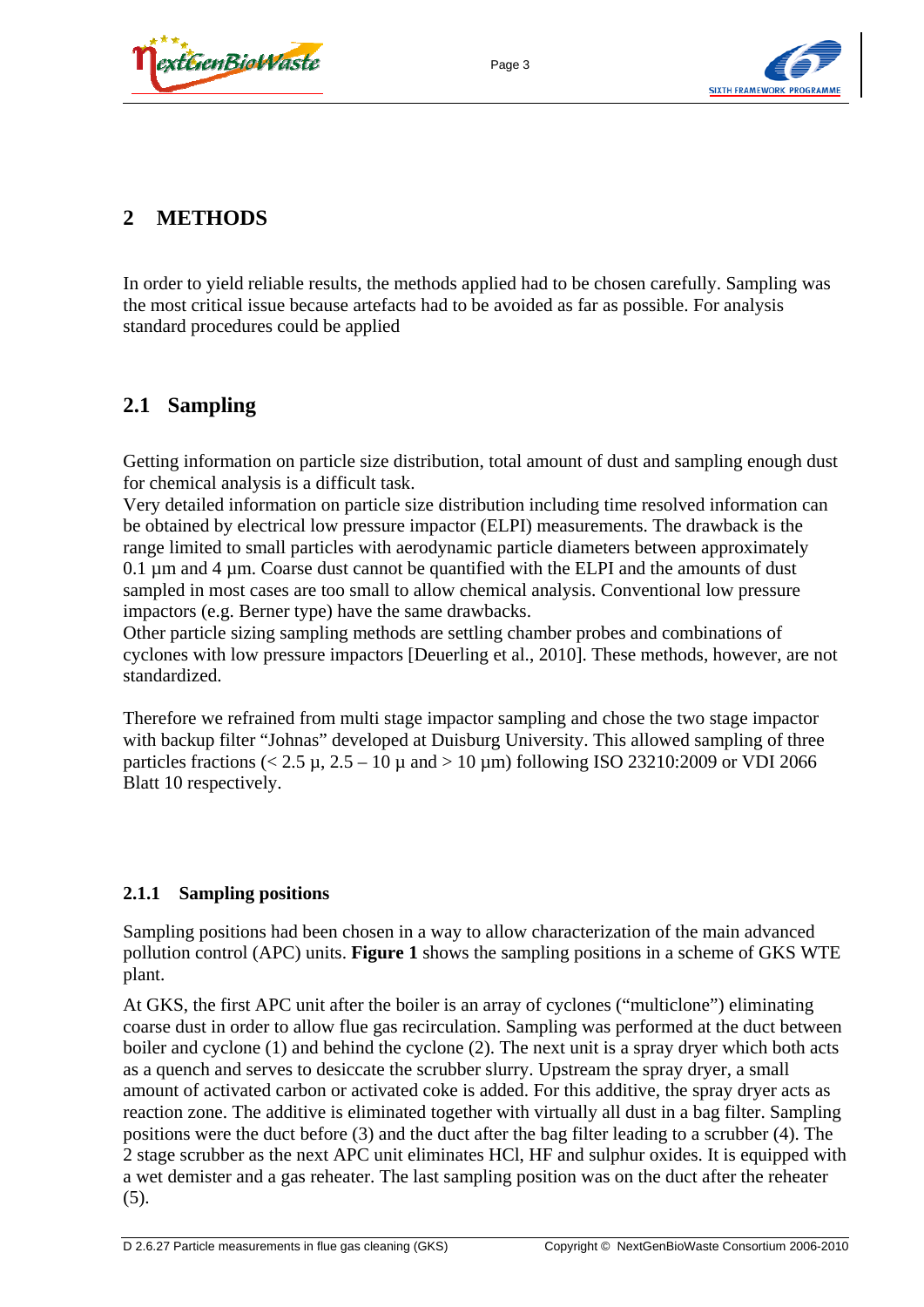





**Figure 1: Sampling positions on the flue gas treatment system** 

#### **2.1.2 Particles sampling method**

Particles samples were taken separating sizes in a 2 stage impactor type "Johnas" (Paul Gothe GmbH, Duisburg, Germany). Nominal 50% cut off sizes were 10  $\mu$ m and 2.5  $\mu$ m. Particles smaller than 2.5 µm were collected on a backup filter. Excepted on sampling position 3 (behind the spray dryer) the impactor was preheated and positioned "in stack". At sampling position 3, the duct was inaccessible to the impactor because the sampling port was a small hole instead of a flange. Ample isolation of the sampling port and heating both the sampling line and the impactor to 180°C guaranteed the sampling system temperature exceeding the acid dew point.

Samples were taken iso-kinetically adapting gas velocity at the nozzle by varying only the nozzle diameter because of the impactor requiring a constant flow rate. The load on the impactor substrates being limited to a few milligrams, sampling intervals had to be adapted to the dust concentration expected. Sampling intervals lasted between 1 minute at the boiler exit and 5 h at the stack.

With respect to possible changes in dust concentration and composition between samplings, samples were taken as far as possible simultaneously upstream and downstream of the APC unit under investigation. At the bag filter, this was impaired by the huge difference in dust load which required different sampling intervals before and behind the unit. The short sampling intervals at the bag filter inlet (behind spray dryer) were positioned in the mid of the sampling periods behind the filter.

Triplicate samples were taken before and behind each APC unit investigated; and chemical analysis was made of two pairs of the samples. Thus, multiple results are available on different sampling positions (cf. **Table 1**)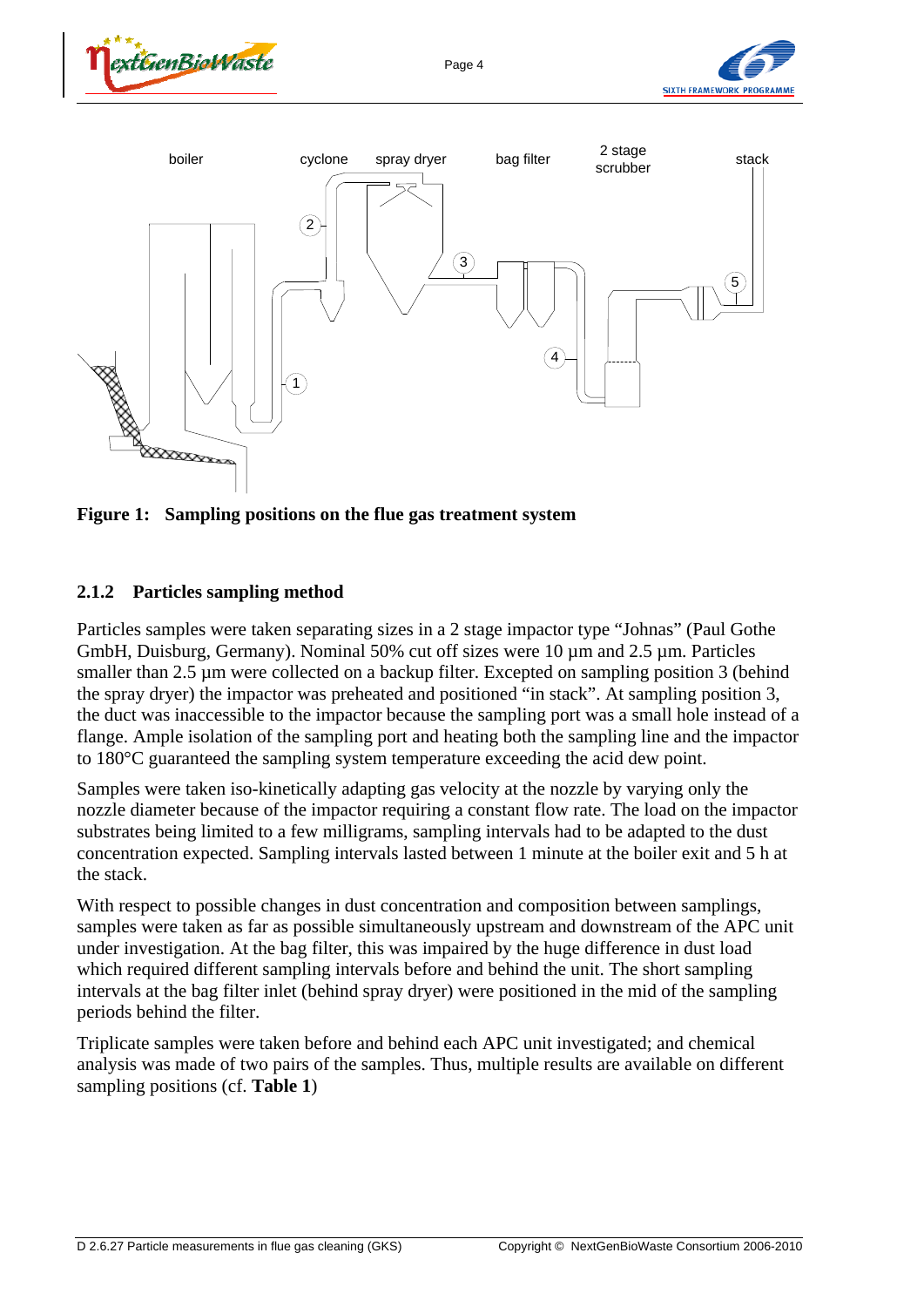



| <b>APC unit</b> | sampling position | number of samples | samples analyzed     |  |
|-----------------|-------------------|-------------------|----------------------|--|
|                 | boiler exit       | $2 + 1*$          | $1 + 1$ <sup>*</sup> |  |
| cyclone         | cyclone exit      | $5 + 1*$          | $3 + 1*$             |  |
| spray dryer     |                   |                   |                      |  |
|                 | spray dryer exit  | 6                 | 4                    |  |
| bag filter      |                   |                   |                      |  |
|                 | bag filter exit   | 6                 | 4                    |  |
| scrubber        |                   |                   |                      |  |
|                 | <b>Stack</b>      | 3                 | 2                    |  |

#### **Table 1: Sampling scheme**

\*: one sample was taken during soot blowing (blower # 3, superheater section)

## **2.2 Analytical methods**

Chemical analysis of the flue gas and of the particles collected can be done by standard methods. Although for flue gas analysis both off-line wet sampling and single component online analysers could have been applied, we chose a multi component analyser for flue gas analysis.

The dust samples either could have been analyzed by X-ray fluorescence (RDX) or by acid digestion and spectrometric methods. Because RDX does not allow to determine trace components and because of matrix effects in RDX analysis, we chose to apply staged dissolution of the samples and both ion chromatography and ICP-OES as analytical methods.

The gas phase of the flue gas was analyzed online by FT-IR spectrometry (Gasmet 4000, Gasmet Oy, Helsinki, Finland).

Mass of the dust particles collected on the impactor substrates was determined by weighing after conditioning the samples in a desiccator at room temperature for 24 h. Chemical composition was analysed after stepwise dissolution: step 1 was an aqueous extract which was analyzed for chlorides by ion chromatography. The water soluble part of sulphates and other salts were determined by ICP-OES. The extraction residue containing the fraction insoluble in water was dissolved by microwave-assisted pressure digestion with a mixture of HNO<sub>3</sub>, HCl and HF. Analysis of this fraction, again, was done by ICP-OES. On a few substrates the amount of dust collected was insufficient for chemical analysis.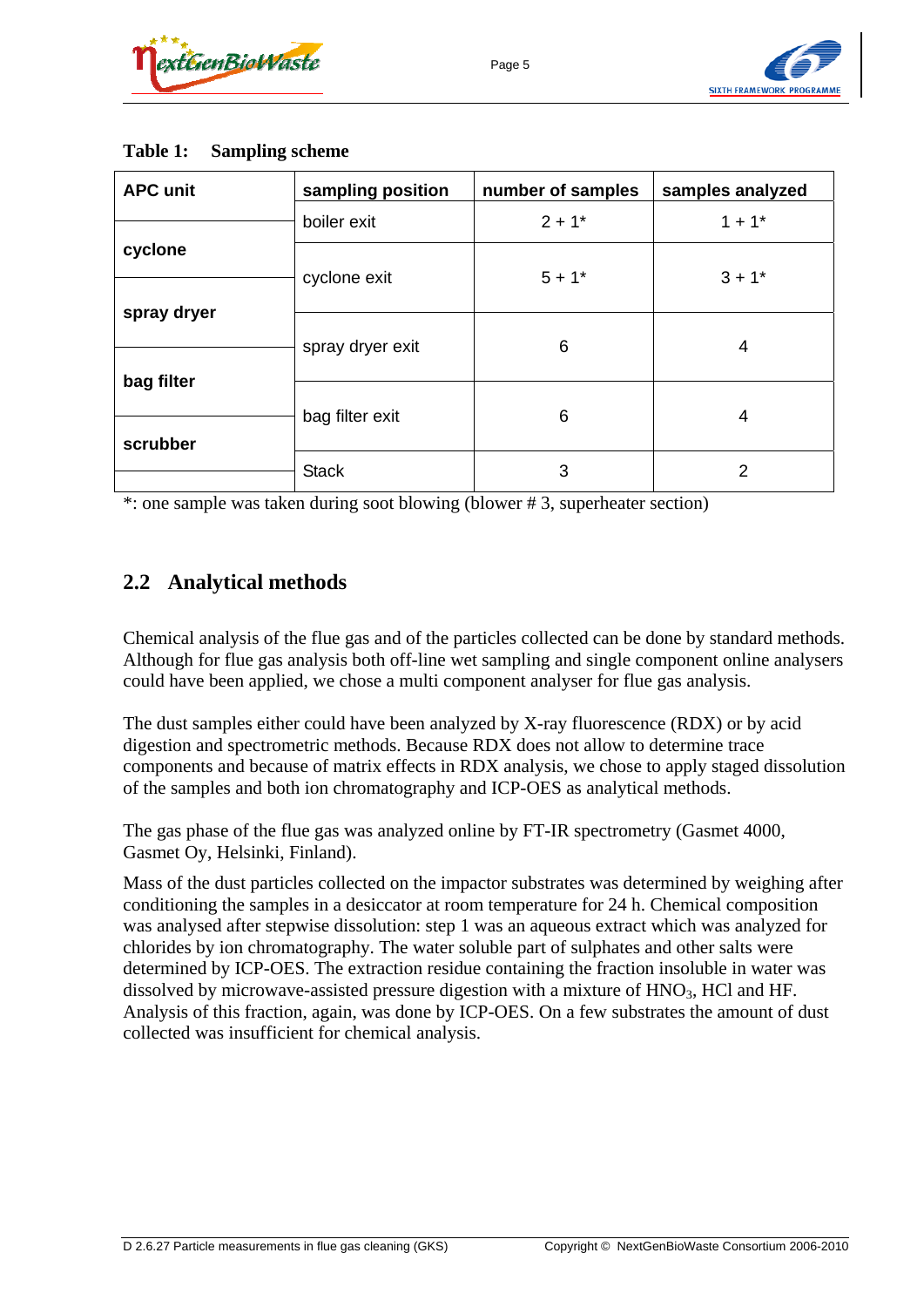



# **3 RESULTS**

## **3.1 Particle size distribution**

Investigating the cyclone and the bag filter being dust eliminating APC units, the total dust load differed much at the sampling positions (cf. **Table 2**). The sample taken during soot blowing exceeds the normal dust concentration by more than an order of magnitude at the boiler exit. Most of the dust released during soot blowing consists of particles  $> 10 \mu m$ , thus the dust concentration difference is much lower at the cyclone exit.

Page 6

The cyclone efficiently eliminates dust particles  $> 10 \mu$ m. Its effect on the smaller particle fractions is negligible. In the spray dryer, the calcium salts containing scrubber slurry is evaporated to dryness. Both coarse dust particles and fine dust can be expected from the slurry residue. This can clearly be seen in the particle size distribution at the spray dryer exit. The bag filter lowers the dust concentration by 3 orders of magnitude. Although most particles passing the bag filter are smaller than 10 µm, approximately 25% of the dust at the bag filter exit consist of particles  $> 10 \mu$ m.

Wet scrubbers efficiently eliminate particles entering. However they generate a wet aerosol, resulting in new particles being formed depending on the scrubber slurry concentration. At GKS, the scrubber is equipped with a wet demister eliminating most of the sprayoff. As a result, after reheating of the gas, dust concentrations at the scrubber exit are lower than at the entrance. At the scrubber exit, more than 90% of the dust consist of particles  $< 10 \mu$ m and more than 60% of the dust has particle sizes  $< 2.5 \mu$ m.

| sampling                 | $\mathbf n$ | total dust              | $< 2.5 \mu m$           | $2.5 < x < 10 \mu m$    | $> 10 \mu m$            |
|--------------------------|-------------|-------------------------|-------------------------|-------------------------|-------------------------|
| position                 |             | [mg/m <sup>3</sup> STP] | [mg/m <sup>3</sup> STP] | [mg/m <sup>3</sup> STP] | [mg/m <sup>3</sup> STP] |
| boiler exit              | 2           | 1870                    | 740                     | 250                     | 880                     |
|                          | $(1)^{*}$   | $(25400)*$              | (1650)                  | $(1180)*$               | $(22500)*$              |
| cyclone exit             | 5           | 1260                    | 1060                    | 160                     | 37                      |
|                          | $(1)^{*}$   | $(2980)*$               | $(1330)*$               | $(1570)*$               | $(80)*$                 |
| spray dryer<br>exit      | 6           | 2450                    | 1460                    | 440                     | 550                     |
| bag filter<br>exit       | 6           | 3,0                     | 1,3                     | 1,1                     | 0,61                    |
| scrubber<br>exit (stack) | 3           | 1,7                     | 1,1                     | 0,47                    | 0,14                    |

**Table 2: Dust concentration and particle size distribution (mean values)** 

n: number of samples

\*: sample taken during soot blowing (blower # 3, superheater section)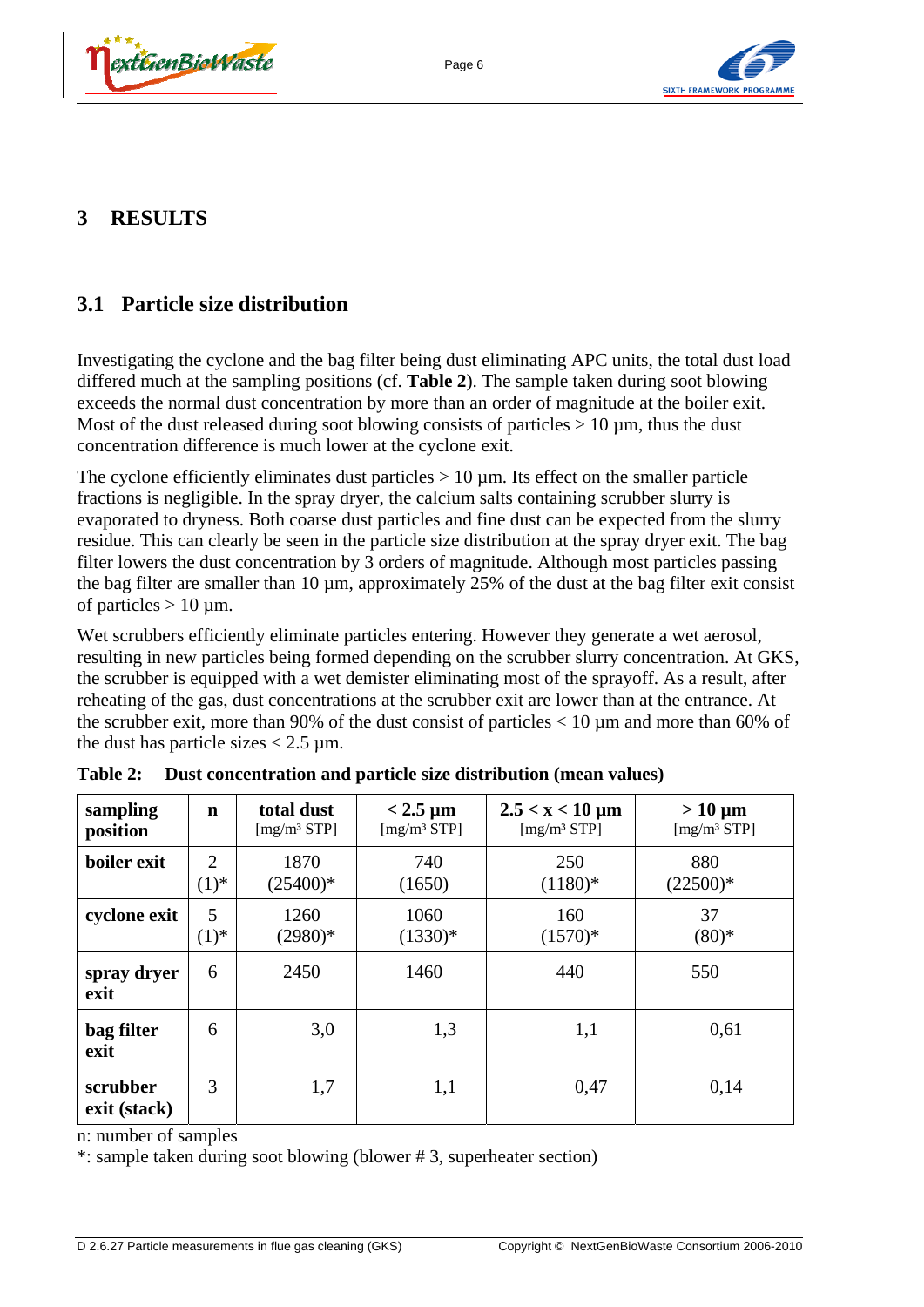

Page 7



Although the quantification error of the gas volume meters and the errors of weighing are low, the uncertainty of sampling is quite high, especially for the samples at high dust load where sampling time intervals lasted only 1 minute. In these cases, setting up the correct gas flow took up to 10 % of the sampling time. Under normal conditions, carefully performed dust sampling following a sampling grid with multiple sampling positions on multiple axes can reach accuracy up to 10%. As we had to pertain to a single sampling position and with the short sampling intervals, the sampling uncertainty considering total dust load is estimated to be approximately 25%. The uncertainty of the particle size distribution due to weighing errors and due to imperfect isokinetic conditions during sampling is estimated to additional 15%, excepted for the samplings at the boiler exit, where an overload of the impactor's first stage ( $> 10 \mu m$ ) occurred when sampling during soot blowing and may have occurred at the other two samplings due to the low stickiness of the dust (cf. Figure 2).

### Backup filter  $(< 2.5 \text{ µm})$  Stage  $2 (2.5 < x < 10 \text{ µm})$  Stage  $1 (> 10 \text{ µm})$

a: boiler exit (soot blowing)







b: boiler exit (normal operation, low impactor load)







# **3.2 Dust composition**

Dust composition varies largely in the course of the flue gas cleaning system. The following figures show the mean dust composition at the sampling positions. Although the chemical analysis of the samples in general yielded reproducible results, it has to be considered that minor constituents are being suppressed because of the limits of quantification in samples where the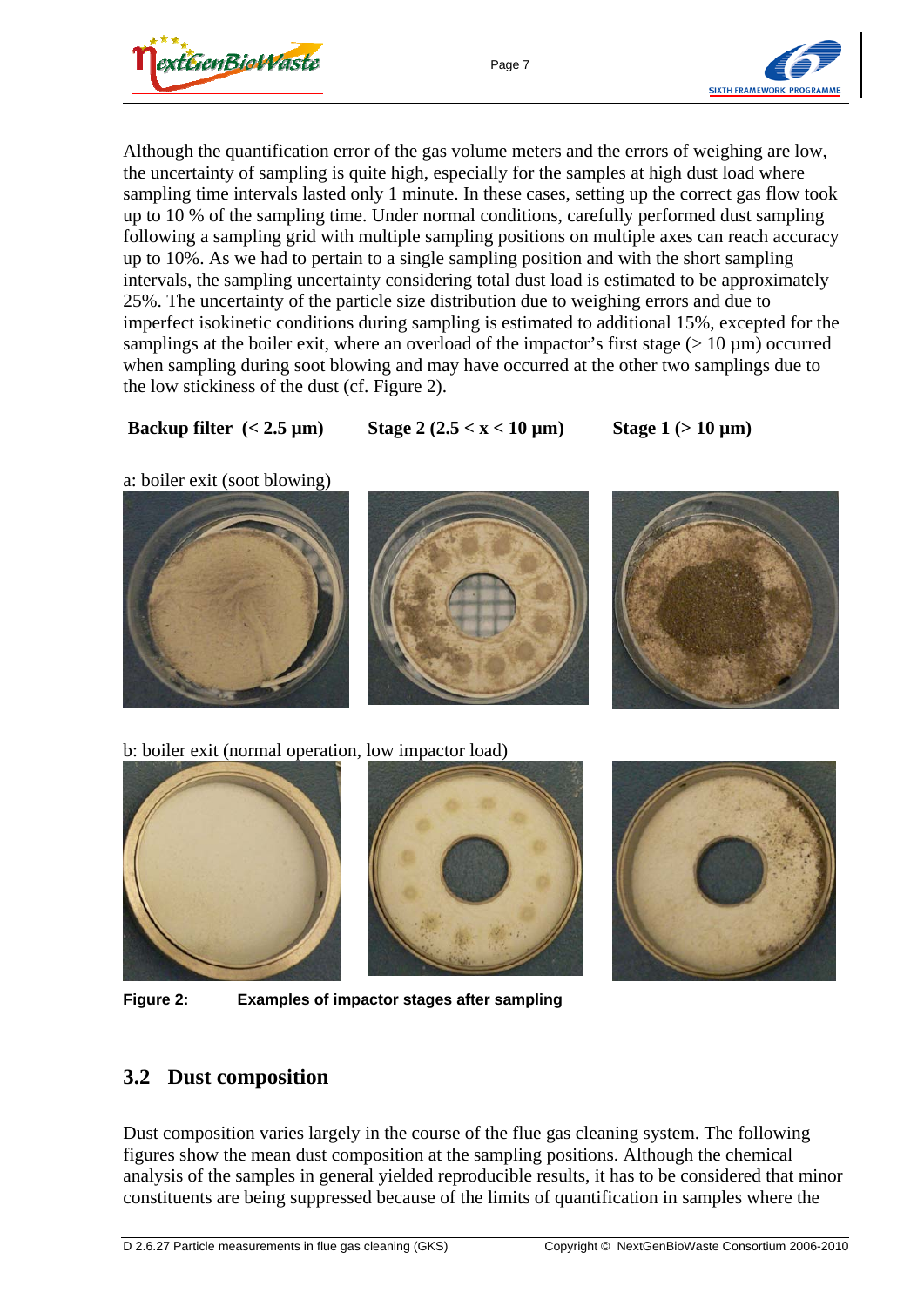



amount of dust collected was low. Also, the results of silicon analyses are not very reliable because of the fact that quartz fibre filters had to be used as substrates in the impactor. This can have led to contamination of the dust collected.

At the first APC stages the dust composition depends on waste composition and the pollutant release in the furnace. Thus, especially for the coarse dust fraction, the composition at the boiler exit is complex. A considerable amount of the small particles  $\langle 2.5 \mu m \rangle$  is made up of condensed salts and therefore there is a considerable shift in composition between the particles sizes (Figure 3).





The fine dust particles  $(< 2.5 \text{ µm})$  collected at the boiler exit contain both sodium and calcium salts, whereas the particles  $> 10 \mu$ m contain higher amounts of calcium and aluminium oxides. The composition of the fine dust particles is collected is not very typical, usually we observed higher sodium and potassium content and lower calcium, aluminium and silicon in particles  $<$  1  $\mu$ m [Deuerling et al., 2009]. Even considering the uncertainty of the silicon analysis, the silicon oxide content in the particles  $> 10 \text{ um}$  is significantly higher than in the small particles.

The multiclone eliminates large particles. Therefore, at the cyclone exit the particle composition is less size dependent than at the boiler exit. With a high content of sodium and potassium salts, the composition of the fine particles collected after the cyclone corresponds better to our earlier findings (cf. Figure 4).



**Figure 4: Mean dust composition after the multiclone (without soot blowing, n=6)** 

In front of the spray dryer, lignite coke is injected into the flue gas. In the spray dryer, the calcium chloride and calcium sulphate containing scrubber slurry is added, and dried. This shifts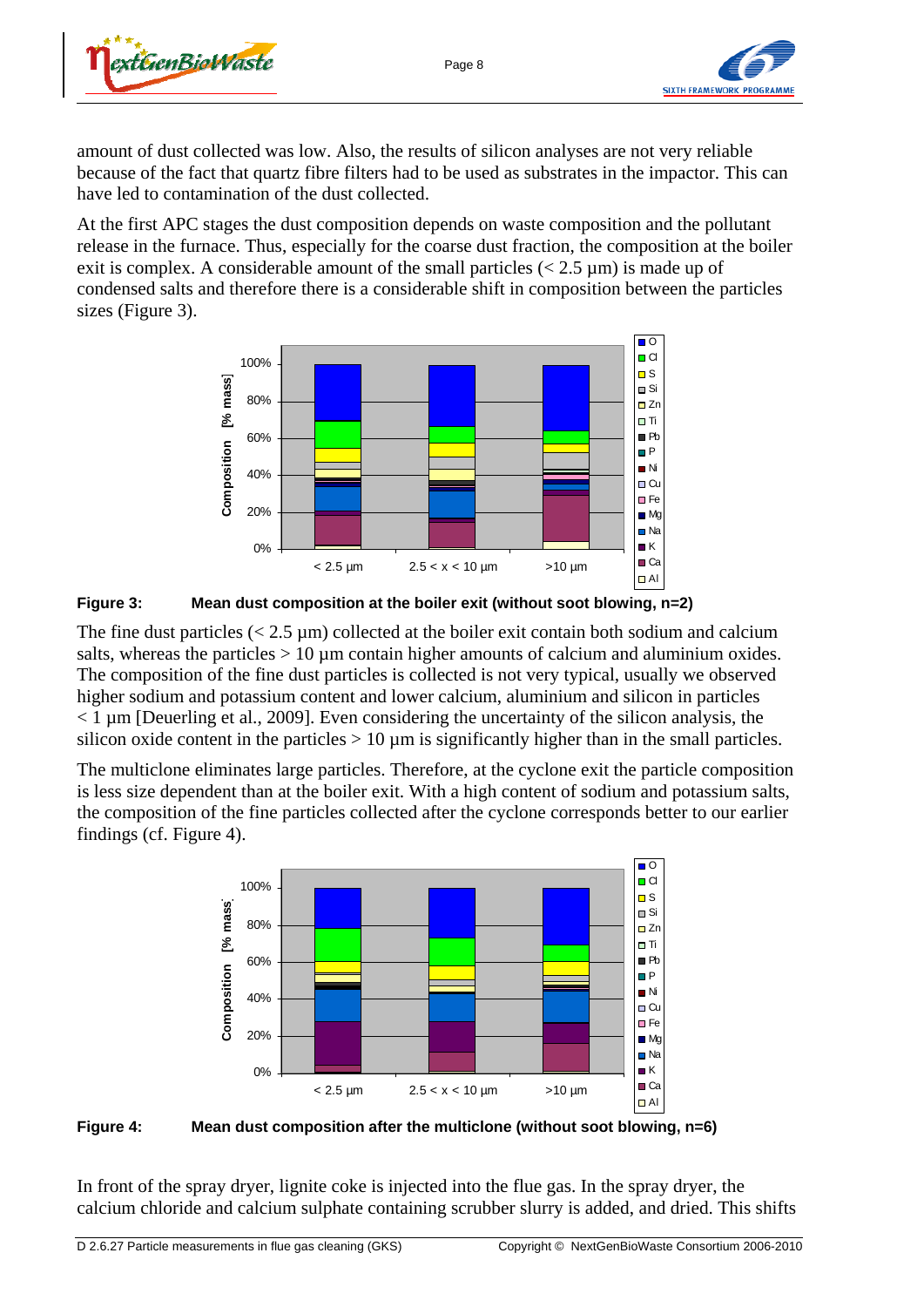



the dust composition towards calcium salts (cf. Figure 5). Only the small particles fraction still contains more sodium and potassium than calcium.



**Figure 5: Mean dust composition after the spray dryer (without soot blowing, n=6)** 

In the bag filter most of the dust is eliminated and only a small fraction is passing through. Obviously, this again means a separation in particle size. Heavy metals, e.g. zinc, are enriched in the dust at the bag filter exit (cf. Figure 6).



**Figure 6: Mean dust composition after the bag filter (without soot blowing, n=6)** 

At the exit of the scrubber/demister combination, the dust composition again is changed: the heavy metals are eliminated and both the sodium, the potassium and the sulphur concentrations are lowered (cf. figure 7). This can be attributed to particle elimination in the scrubber and generation of new particles with the spray-off.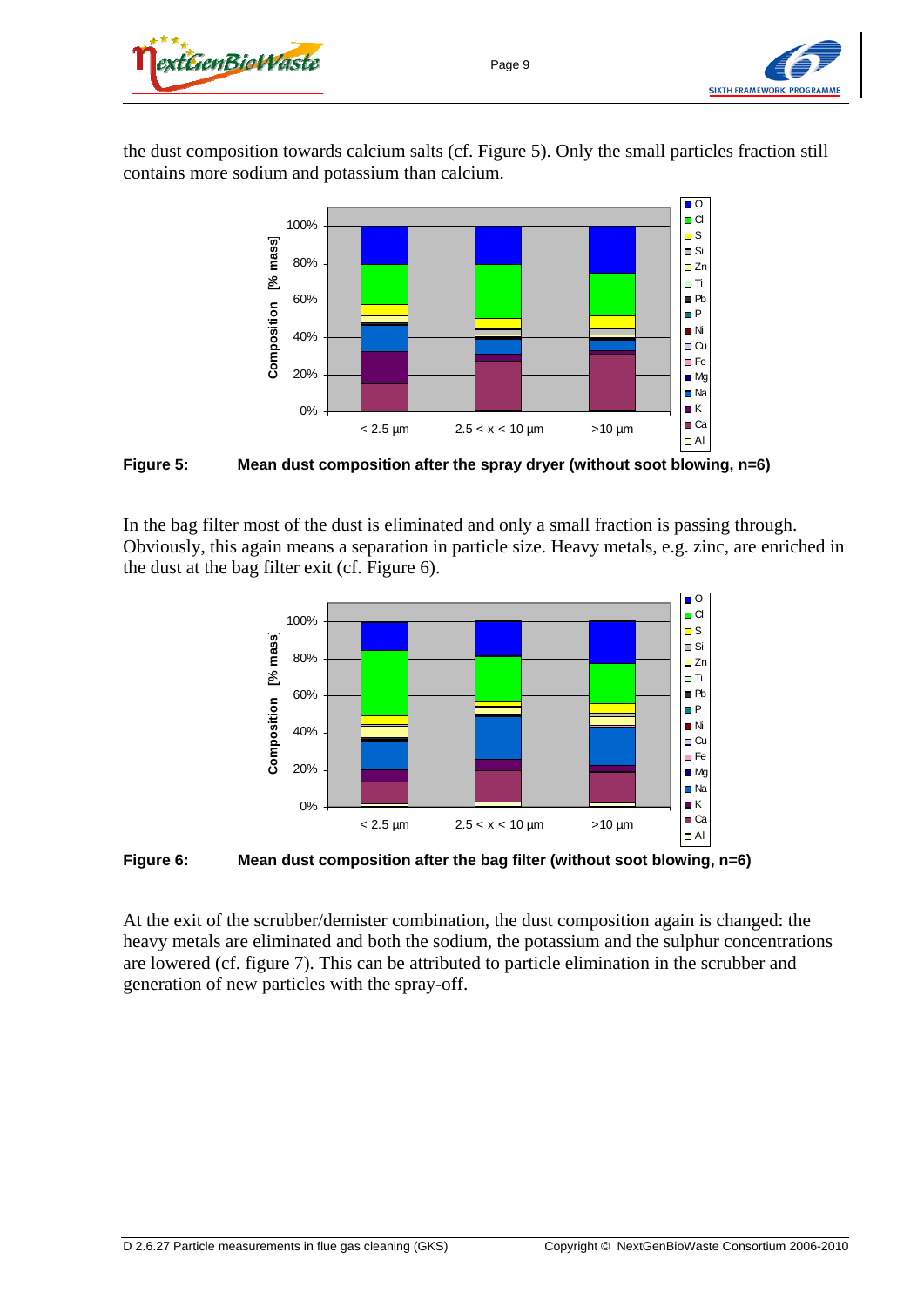Page 10









## **3.3 Gas phase composition**

As with the dust, gaseous pollutants concentrations vary depending on waste composition and on the combustion process. Gas phase composition was measured simultaneously to the dust sampling; however, the measurement was continued al least for 1 hour. The mean values of corresponding measurement intervals are presented in Table 3.

As to be expected, gas composition is not affected significantly in the cyclone. However, in the spray dryer approximately 25% of HCl is eliminated, which indicates residual acid capacity in the flue gas cleaning slurry being evaporated. The bag filter, again, does not affect gas composition. The main step for elimination of HCl and  $SO<sub>2</sub>$  is the wet scrubber. At the scrubber exit emission limits are kept without problems; in fact they are lower than 10 % of the emissions limits.

|                  | $SO_2$ [mg/m <sup>3</sup> STP, dry] | $HC1$ [mg/m <sup>3</sup> STP, dry] |
|------------------|-------------------------------------|------------------------------------|
| Boiler exit      | 390                                 | 860                                |
| Cyclone exit     | 380                                 | 820                                |
| Cyclone exit     | 320                                 | 940                                |
| Spray dryer exit | 290                                 | 680                                |
| Spray dryer exit | 280                                 | 750                                |
| Bag filter exit  | 280                                 | 720                                |
| Bag filter exit  | 300                                 | 680                                |
| Scrubber exit    | 4                                   | $\leq 1$                           |

|  |  | Table 3: HCl and $SO_2$ concentrations measured (corresponding mean values) |  |  |  |
|--|--|-----------------------------------------------------------------------------|--|--|--|
|--|--|-----------------------------------------------------------------------------|--|--|--|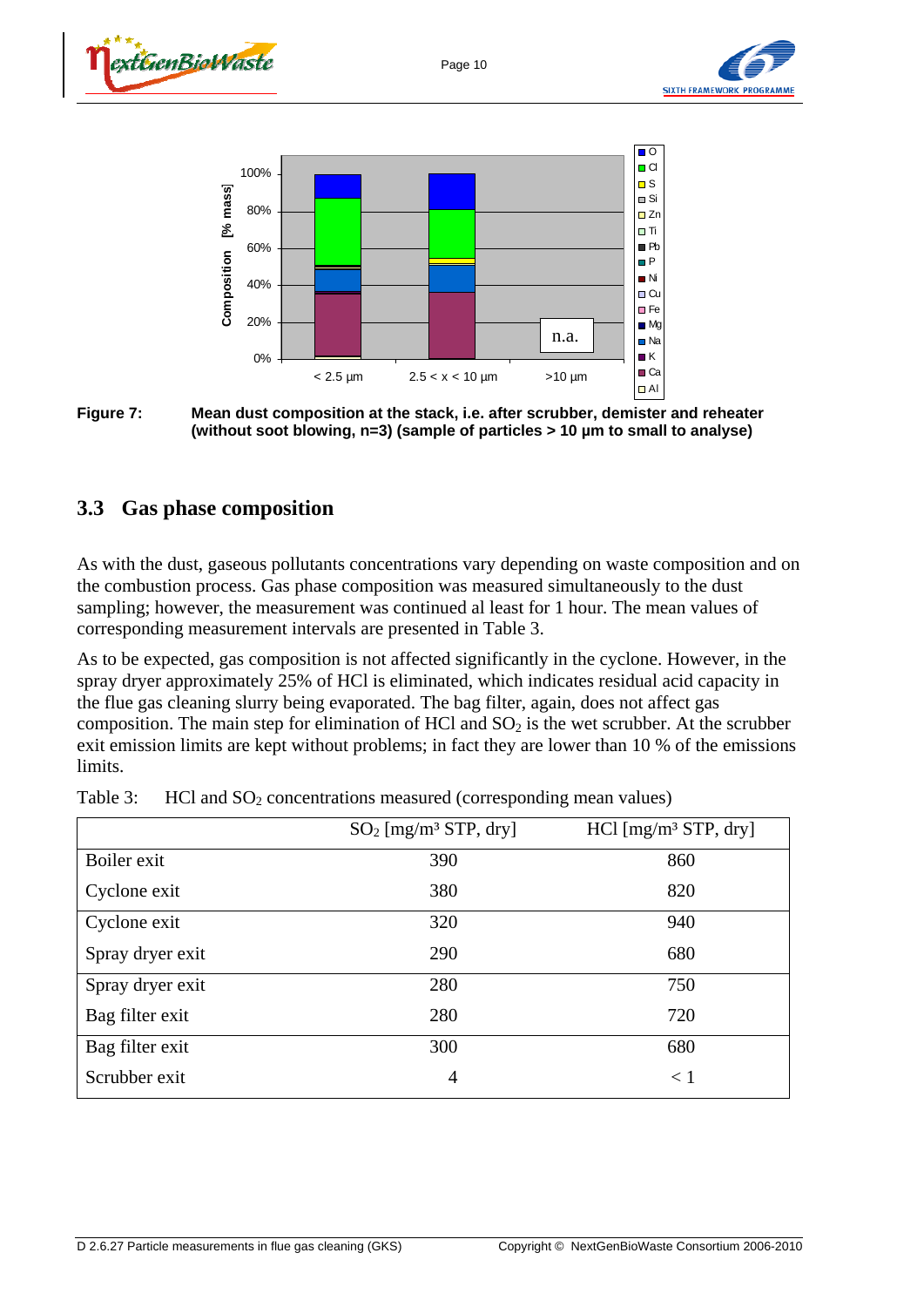





# **4 DISCUSSION**

## **4.1 Dust concentration and particle size distribution in normal operation**

Dust concentration in the crude flue gas can vary largely on a short time scale. Hence, concerning the effects of the flue gas cleaning units on the particle concentration and the particle size distribution, it is important to compare samples taken simultaneously. Thus, the bar graphs in Figure 8 to Figure 11 represent the mean of 3 samples each instead of a mean of the 6 samples taken at the same sampling positions between flue gas cleaning units. Exceptions are indicated. The results are being discussed in the order of the flue gas cleaning units.

#### **Multiclone**

As mentioned earlier, the multiclone mainly eliminates coarse particles. The error bars in Figure 8 indicate the difference between the two samplings. The concentrations of particles smaller than 10 µm are not changed significantly in the cyclone. This results in a change of total dust load of approximately 45%. With a flue gas volume stream of  $42.000$  m<sup>3</sup>/h STP (including the recycle gas), the mass flow of dust separated in the multiclone at the time of sampling was 33.5 kg/h. This corresponds well to the amount of dust separated in the cyclone: in 2005 the dust separated in the cyclone was collected several times for 24-h in order to determine the mean mass flow rate [Müller, 2005]. These tests yielded a mean mass flow rate of 50,4 kg/h, somewhat higher than the value we determined on the short time sampling. One reason is the variability of dust concentration; the other is the effect of soot blowing, which is performed every 8 hours. **Table 2** shows a huge increase in dust particles  $> 10 \mu m$  during soot blowing in the superheater zone. The multiclone works without problems at this high dust load. The mass flow of dust separated in the cyclone peaked up to 940 kg/h during action of the blower # 3, which is situated between the final two stages of the superheater.

In the sample taken at the boiler exit, there seems to be an increase in small particles concentration during soot blowing. Most probably, this is a sampling artefact due to overloading the impactor used for sampling. Particles  $> 2.5 \mu m$  could be detected by microscope in the dust collected on the back up filter.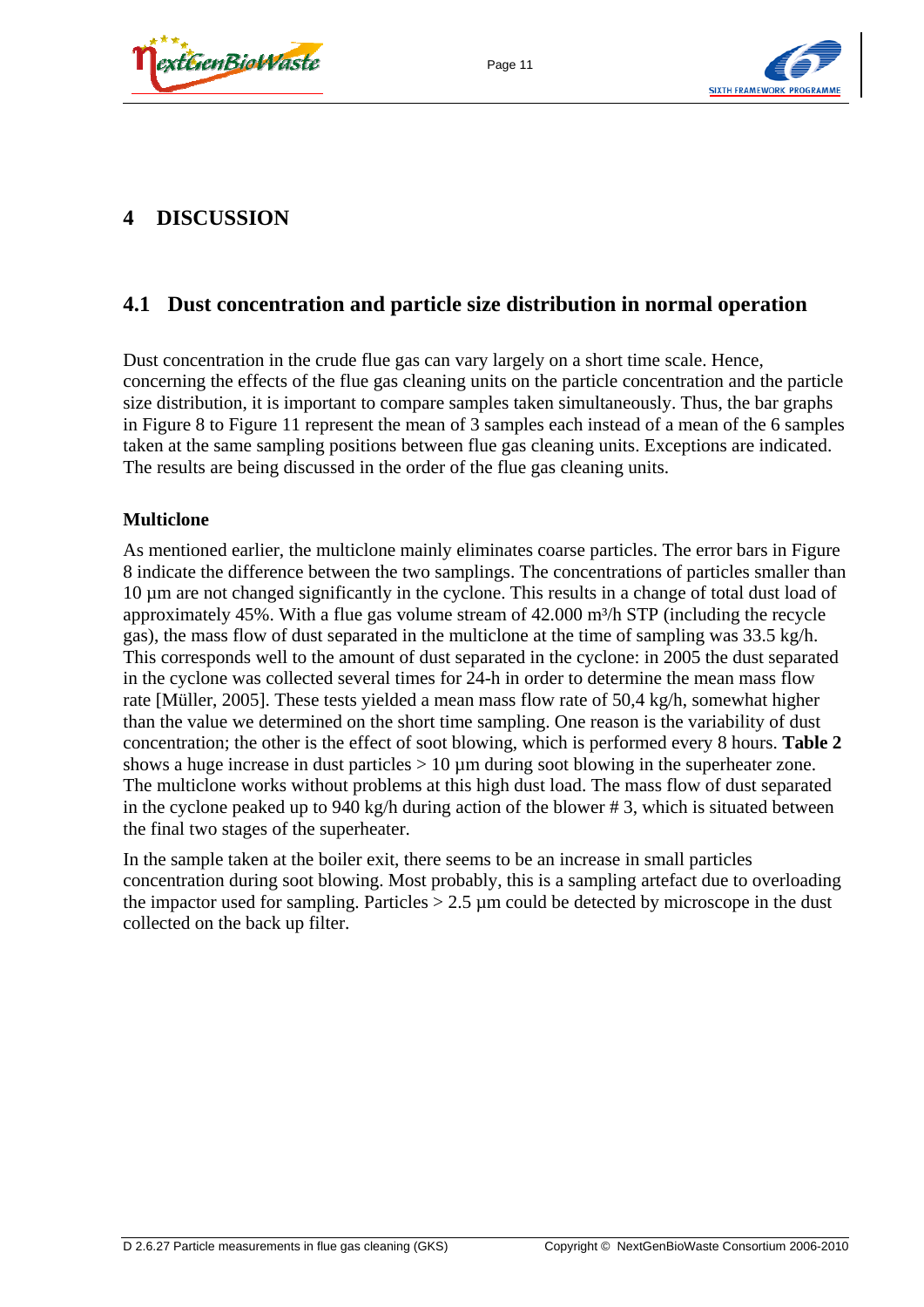





**and after the multiclone (cyclone, n=2)** 

#### **Spray evaporator**

The slurry from the scrubber evaporated in the spray dryer has a solids content of  $3 - 4$  mass-%. Very large particles  $>> 10 \mu m$ ) generated from the slurry drop to the dryer's discharge hopper. Smaller particles are entrained with the flue gas flow and lead to an increase in dust load. Figure 9 shows the particle size distribution of the corresponding samples. The mass flow of particles entrained was 17 kg/h of particles  $> 10 \mu$ m and 12 kg/h of particles  $> 2.5 \mu$ m and  $< 10 \mu$ m. Even the particles  $< 2.5 \mu m$  showed an increase in mass flow of 5 kg/h. It was not expected to yield a significant increase in fine dust from the spray dryer, because the minimum size of particles generated in the dryer should be approximately the size of the particles in the slurry. These were expected to have a size of  $> 2.5 \mu$ m. However, the increase of fine dust corresponds well to the amount of lignite coke added (6 kg/h) upstream of the spray dryer.





#### **Bag filter**

The bag filter is the main dust separator in the flue gas cleaning plant. Bag filters are characterized by their high efficiency in dust removal. Because of the filter cake building up on the fabric fine dust particles are being retained well, even if the filter cloth has larger pores than the smallest particles to be retained. However, in order to limit the pressure drop, the filter cake has to be removed by back flushing the bag filter with a jet pulse of compressed air regularly.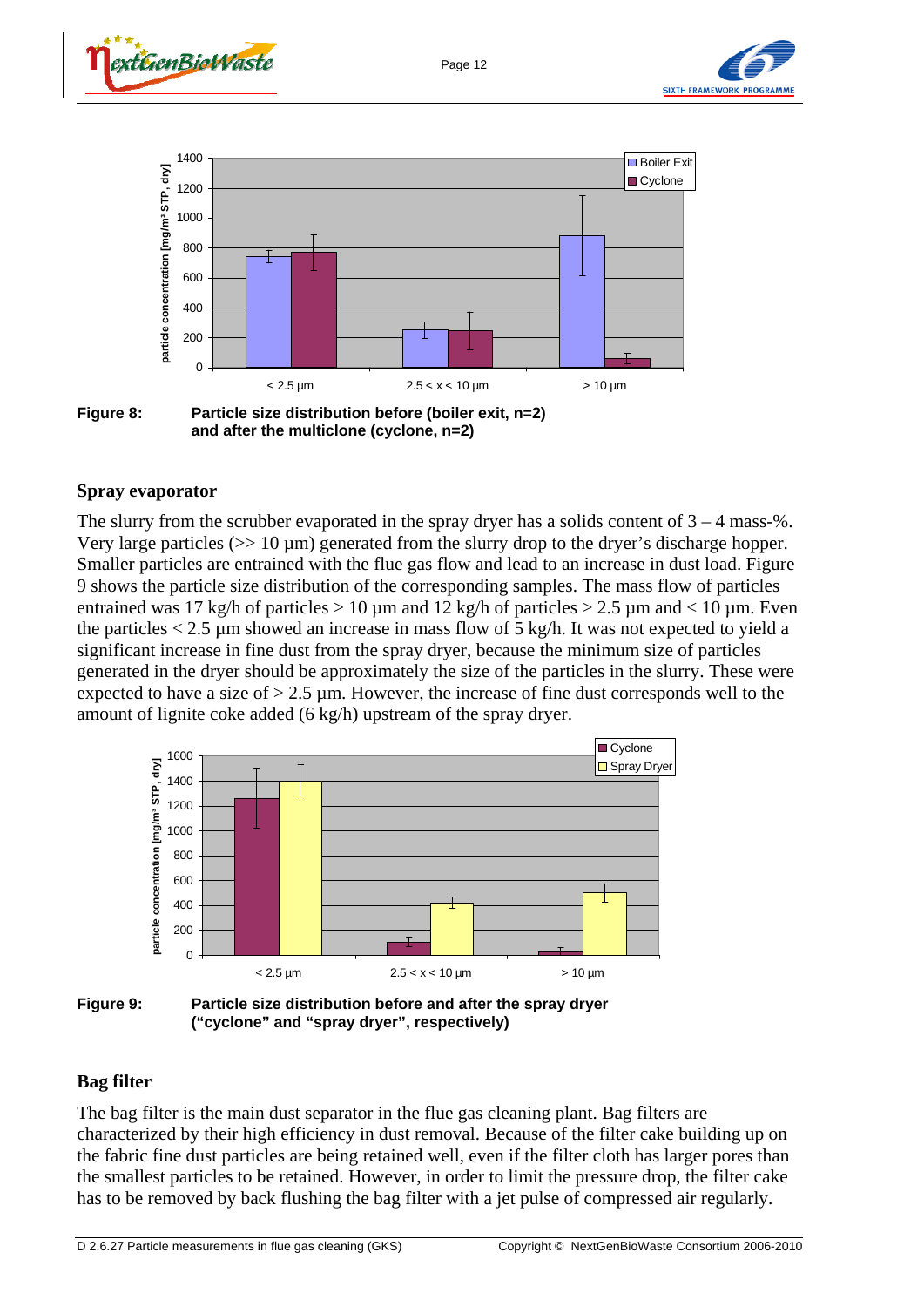



After the jet pulse, during build-up of the new filter cake, the filter is more permeable to fine dust particles than during most of the operational time. Large particles cannot enter the filter cloth. As a consequence, large  $(> 10 \mu m)$  particles found downstream of a bag filter must either have penetrated small holes in the cloth, e.g. the stitches from sewing the filter bag or the particles must have been generated behind the filter from smaller particles by agglomeration.

Figure 10 shows the effect of the bag filter on particle concentration and particle size distribution. The concentration downstream of the filter being very low, the size distribution is shown in an insert. Basing on the experimental data, calculation of the mass flow of dust eliminated in the bag filter gave 93 kg/h. The mass flow of dust into the bag filter depends on the solids content of the slurry fed to the spray dryer, on the particle size distribution generated in the dryer and on the amount of slurry evaporated. The slurry feed rate depends on the flue gas enthalpy, because the spray dryer is operated as a quench using the slurry feed rate to control the flue gas temperature in the bag filter. Recalculating the expected mass flow rate gave 91 kg/h particulate matter entering the bag filter (50 kg/h dust after multiclone  $+ 35$  kg/h as a typical value total solids from the spray dryer  $+ 6 \text{ kg/h}$  active coke added). Considering that in case of the bag filter true simultaneous sampling was not possible due to the difference in dust load, the mass flow rate calculated is reasonable.





#### **Two Stage scrubber**

On one hand, the scrubber could be able to add a large amount of dust because of entrainment of scrubbing fluid droplets. On the other hand, wet scrubbers are known to be efficient in eliminating dust from a gas stream being able even to catch ultrafine dust particles by agglomeration with wet spray droplets in the scrubber. In total, the impact of the scrubber with its wet demister and reheater depends largely on the efficiency of the demister. Figure 11 shows the scrubber to lower further the already low dust concentration which comes from the bag filter. The difference of the concentrations of small  $(< 2$ ,  $\mu$ m) particles entering and leaving the scrubber is smaller than for the larger particles. This might lead to the assumption of a lower elimination efficiency for small particles. However, as described, the efficiency should be high for both particle size classes. Whether the reason for this difference between the particle size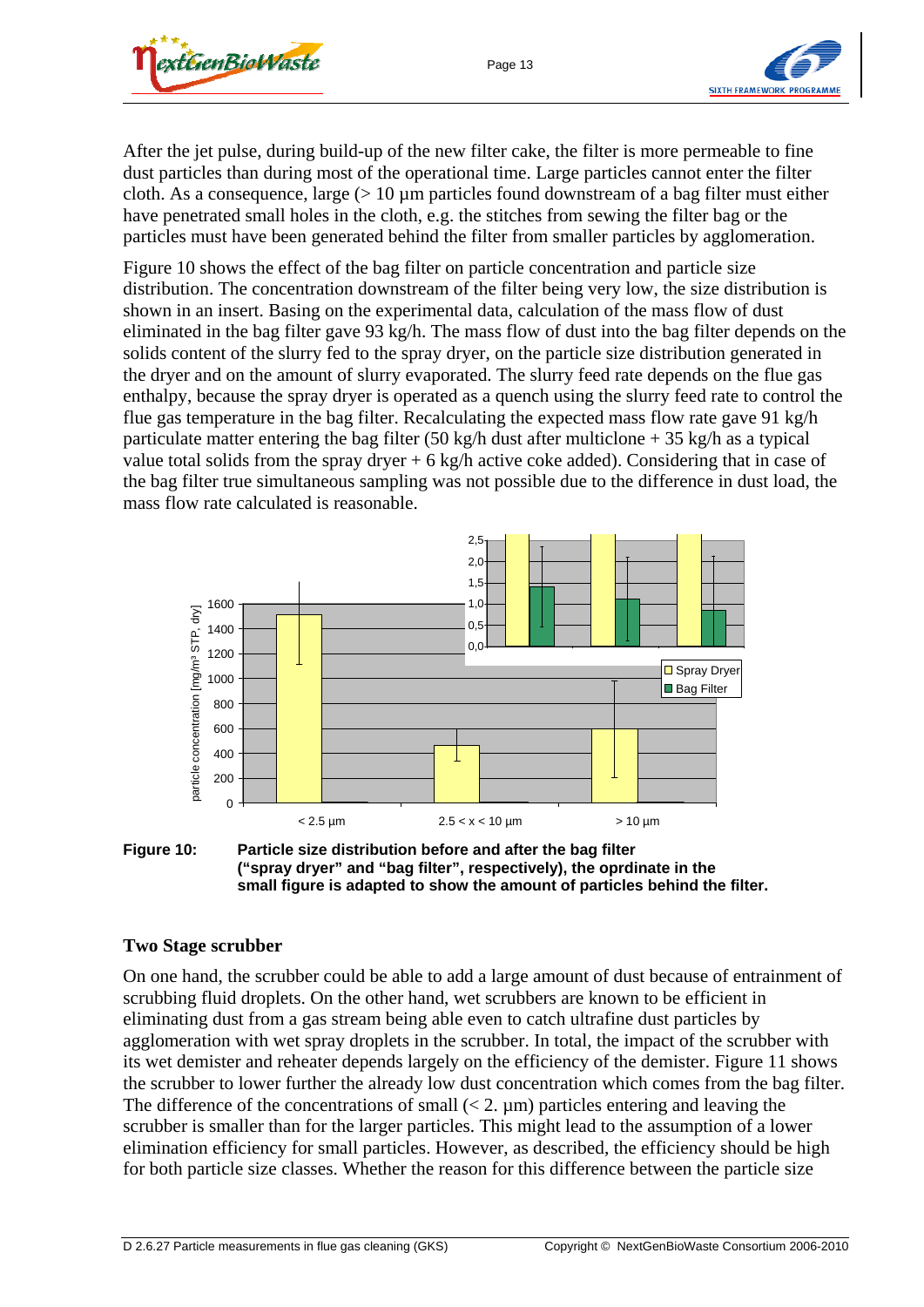



classes results from differences in elimination or from differences in particle formation by spray off from the demister only can be determined by chemical mass balancing.



Figure 11: Impact of the 2 stage scrubber unit on the dust particle size distribution

## **4.2 Shifts in particle composition in normal operation**

The results presented in chapter 3.2 already showed the dependence of particle composition on particle size distribution and on the sampling position.

Because of the day to day variability in the plant, shifts in particle composition in the flue gas cleaning units can be estimated much better when selecting samples taken simultaneously than basing on mean values covering all samples available.

Again, in the diagrams following, the data are arranged in the sequence of the flue gas cleaning process units. The cumulated bar graphs show changes in composition, not in the concentration of the components. Therefore, the particle concentrations (figures 8, 9, 10 and11) are given as inserts once more, thus allowing to estimate concentration changes.

#### **Multiclone**

Unlike the typical composition of particles  $< 2.5 \mu m$  at the boiler exit, which is dominated by sodium and potassium chlorides and sulphates (many measurements in the boiler section cf. e.g. [Deuerling, 2010]), the particles  $< 10 \mu m$  sampled at the boiler exit seem to have contained more calcium than potassium. The particles  $< 10 \mu$ m collected downstream of the cyclone, however, showed the expected composition (Na + K  $>>$  Ca). Unfortunately, there was only one sample of particles collected at the boiler exit at normal operation in this campaign available for chemical analysis. This is the reason why it is not possible to determine why the calcium/potassium ratio seems to be switched between the samples from the boiler exit and the exit of the multiclone. The most probable explanation is a certain amount of calcium-rich large dust particles  $(> 10 \,\mu m)$ entrained to the 2<sup>nd</sup> stage of the impactor and to the backup filter because of a handling error or because of impactor overload. This hypothesis is sustained by microscopic examination of backup segments of the backup filter and of the  $< 2.5 \mu m$  impactor substrate, as particles  $> 10$ µm could be identified on both media. A fundamental change in particle composition is not to be expected for the small and medium size particles.

Most of the particles  $> 10 \mu m$  are being eliminated in the cyclone. When differentiating particle sizes  $> 10 \mu$ m, there again is a difference in composition e.g. between the size classes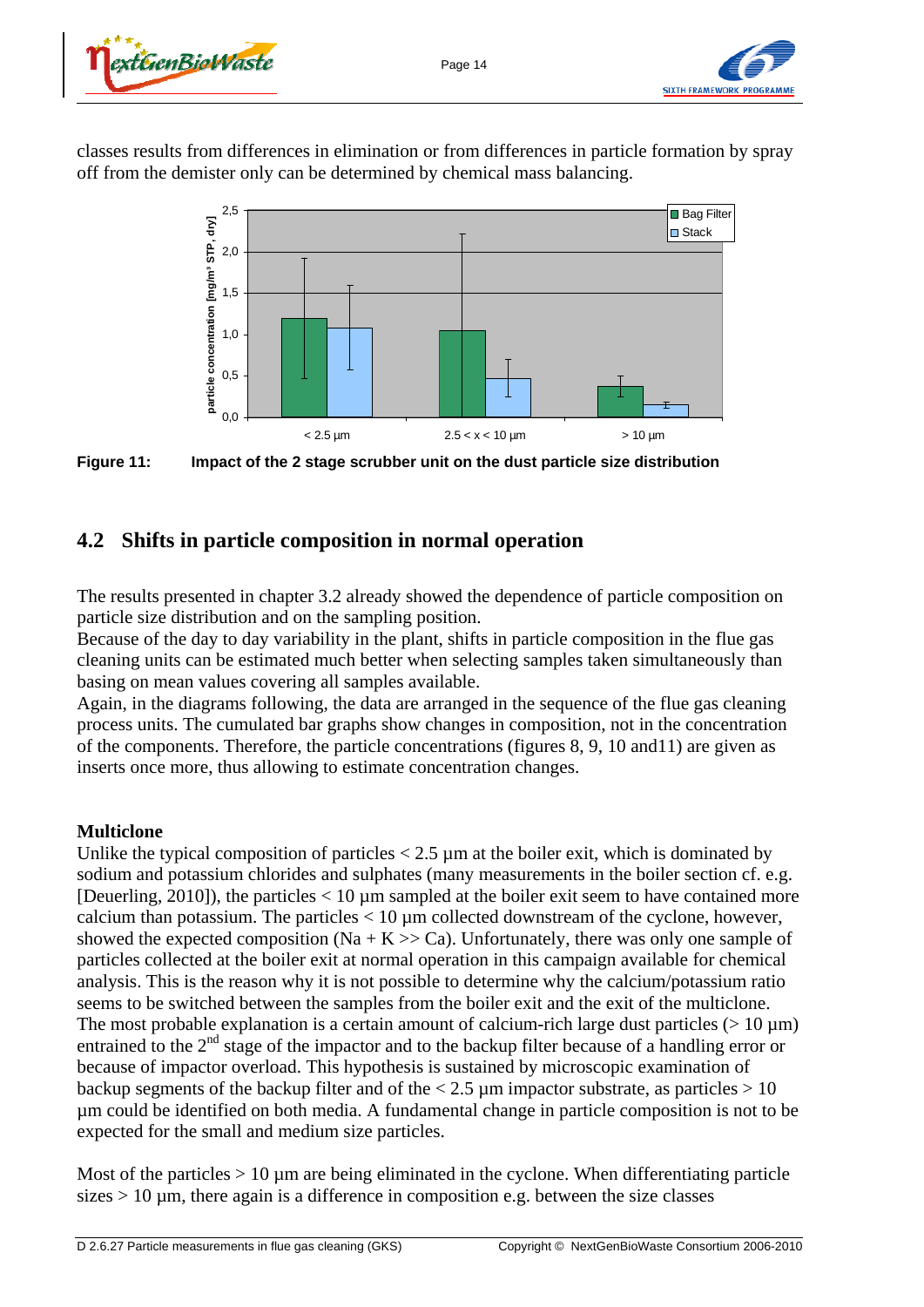



10 - 20  $\mu$ m, 20 - 125  $\mu$ m and particles > 125  $\mu$ m, the latter being richer in calcium, aluminium and silicon. The fraction between 10 (8)  $\mu$ m and 20  $\mu$ m in contrast contains more salts, resembling more the fraction  $< 10 \mu m$  (cf. Figure 13). Thus the change in composition of the particles fraction  $> 10 \mu$ m most probably is the result of particle size fractionation in the multiclone.



**Figure 12: Change in particle composition in the multiclone** 



**Figure 13: Typical composition of particles in the 4th pass and at the boiler exit [Warnecke and Nordsieck, 2008, adapted]** 

#### **Spray dryer**

In the spray dryer, the scrubber slurry is dispersed into the flue gas stream. The scrubber slurry contains 3 - 7 % of solids residue, mainly calcium chloride and calcium sulphate. The wet aerosol generated dries up yielding particles that represent the chemical composition of the slurry (cf. Table 4). Large particles formed can settle in the spray dryer. Concurrent to the generation of new aerosol particles, some of the dust entrained with the flue gas is eliminated being caught by the spray and settling.

A tentative mass balance for the spray dryer yields a plausible result: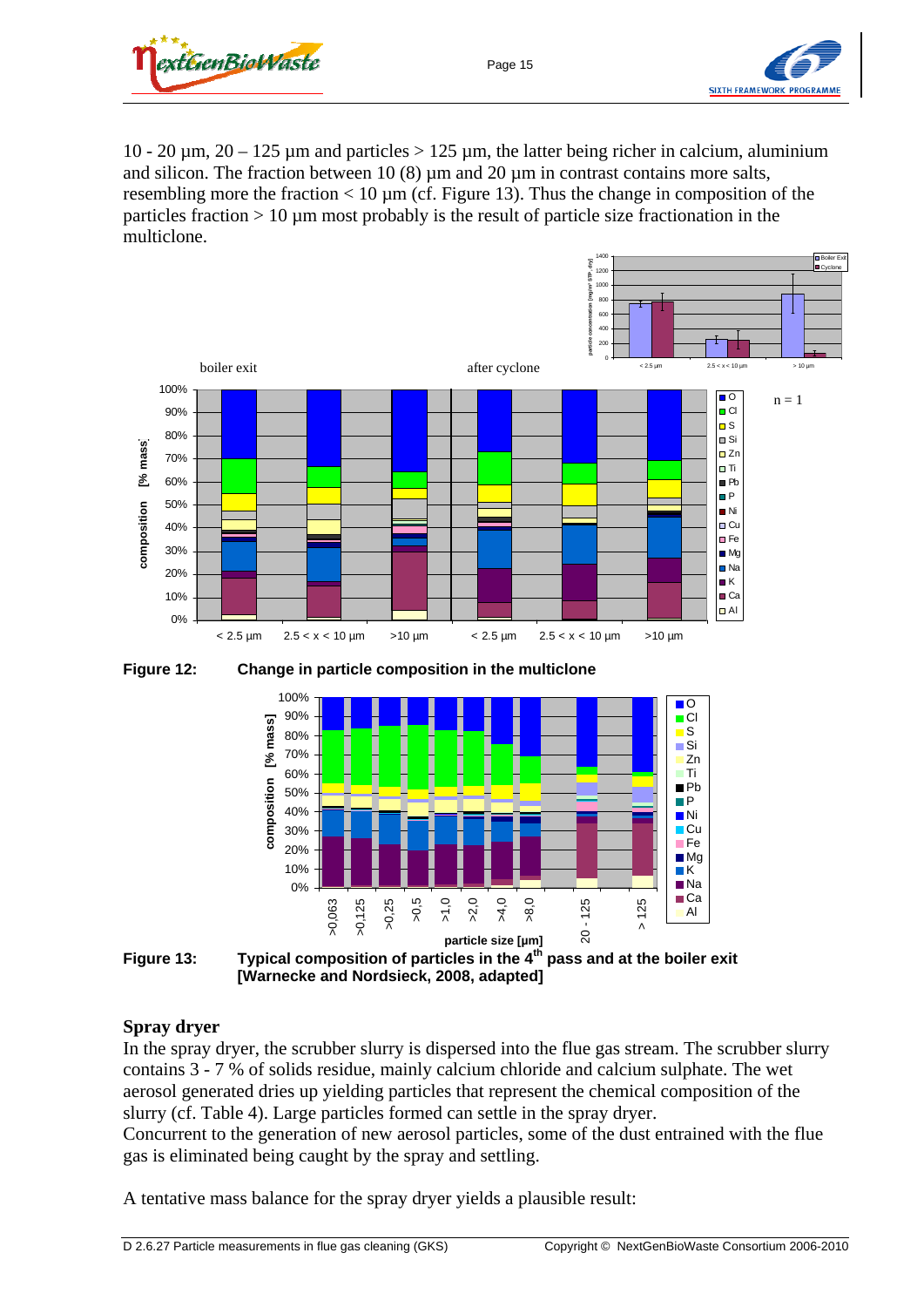



**Cyclone** Spray Dryer

With the boiler operating at 100% load, the slurry feed rate is almost constant at 980 kg/h. At the sampling period, the slurry solid residue was 3.5 % yielding a solids mass flow rate of 35 kg/h. The dust mass stream at the spray dryer entrance was 56 kg/h (50 kg/h dust leaving the multiclone plus 6 kg/h pulverized active coke), yielding a total solids mass flow of 91 kg/h entering the spray dryer. At the exit of the spray dryer the mass flow of dust entrained was 84 kg/h. The difference of 7 kg/h must have left via the discharge hopper. This value is in accordance to the results of mass balancing experiments at GKS (5 kg/h [Müller, 2005, unpublished])

Most of the particles generated in the spray dryer were larger than 2.5  $\mu$ m (Figure 14). As being expected, the dust particles composition was shifted towards calcium salts. Even the small particles  $< 2.5 \mu$ m contained more calcium after the spray dryer indicating the increase of fine particles concentration has to be attributed to small particles generated in the spray dryer. Along with the rise in calcium content, the particle's chlorides content went up in the spray dryer. This is consistent with the slurry composition (cf. Table 4).

> 1400 1600



**Figure 14: Change in particle composition in the spray dryer** 

|                                     | Mass concentration |     |
|-------------------------------------|--------------------|-----|
| $Cl^{-}$                            | 36                 | g/  |
| $SO_4^{2+}$                         | 1,3                | g/1 |
| $Na+$                               | 0,3                | g/1 |
| $\mbox{K}^+$                        | < 0.2              | g/1 |
|                                     | 20                 | g/1 |
|                                     | 0,2                | g/l |
| $Ca^{2+}$<br>$Mg^{2+}$<br>$Al^{2+}$ | < 0,1              | g/1 |
| Si                                  | < 0, 5             | g/l |
| $Zn^{2+}$                           | < 0,1              | g/  |
| CaSO <sub>4</sub> (solid)           |                    | g/l |

#### **Table 4: Typical analysis of the scrubber slurry**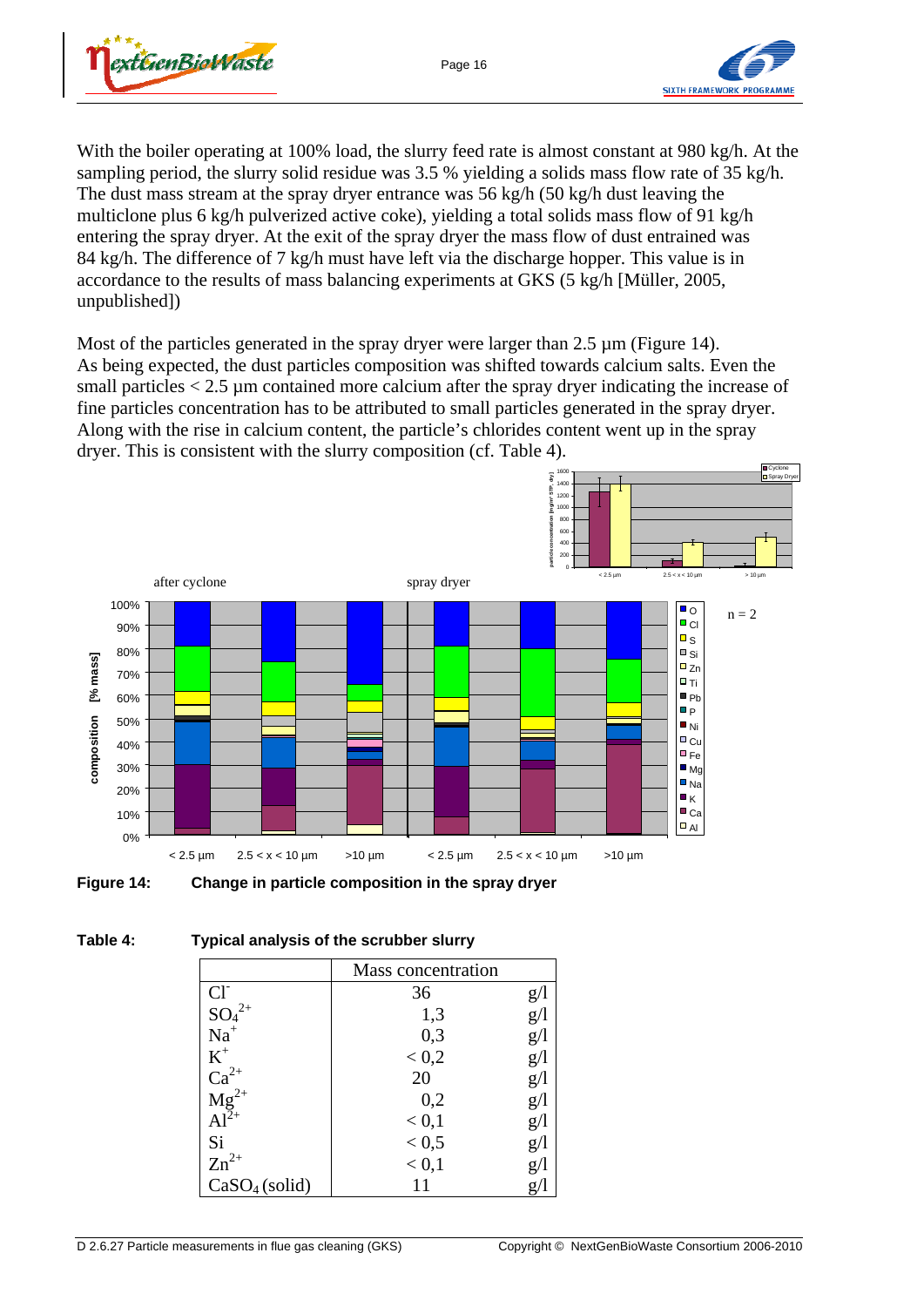



#### **Bag filter**

The bag filter eliminated almost all dust particles. The amount of particles  $> 10 \mu m$  was insufficient for chemical analysis. Because of the low dust concentration at the bag filter exit, the sampling period there had to be much longer than at the bag filter entrance. Hence, sampling was not strict synchronous.

At the exit of the bag filter, the results of chemical analysis showed the composition of particles  $<$  2.5  $\mu$ m and  $>$  2.5  $\mu$ m to be more similar to each other than to the particles entering the filter (cf. Figure 15). Both fractions contained higher sodium and zinc concentrations than the particles entering. This could be explained by selection of the finest dust particles able to penetrate the filter tissue and agglomerating before or when they leave the filter.

There is no sound explanation of the increase in aluminium concentration in the particles leaving the bag filter.



**Figure 15: Change in particle composition in the bag filter (n.a. = to small sample to analyse)** 

#### **Two stage scrubber**

As mentioned, scrubbers are effective in fine dust removal. Therefore, the small amount of dust entering from the bag filter should be eliminated completely. Particles generated in the scrubber from sprayoff should have a composition similar to the scrubber slurry, i.e. contain both calcium chloride and calcium sulphate. Figure 16 shows the particles at the exit of the scrubber / demister / reheater combination consisting of calcium and sodium chlorides. Zinc as a tracer of combustion particles is eliminated completely.

The demister is a spray demister working with conditioned surface water from Main river which is recycled many times before leaving the demister. During operation it can absorb residual hydrogen chloride from the clean gas, leading to an increase in chloride content.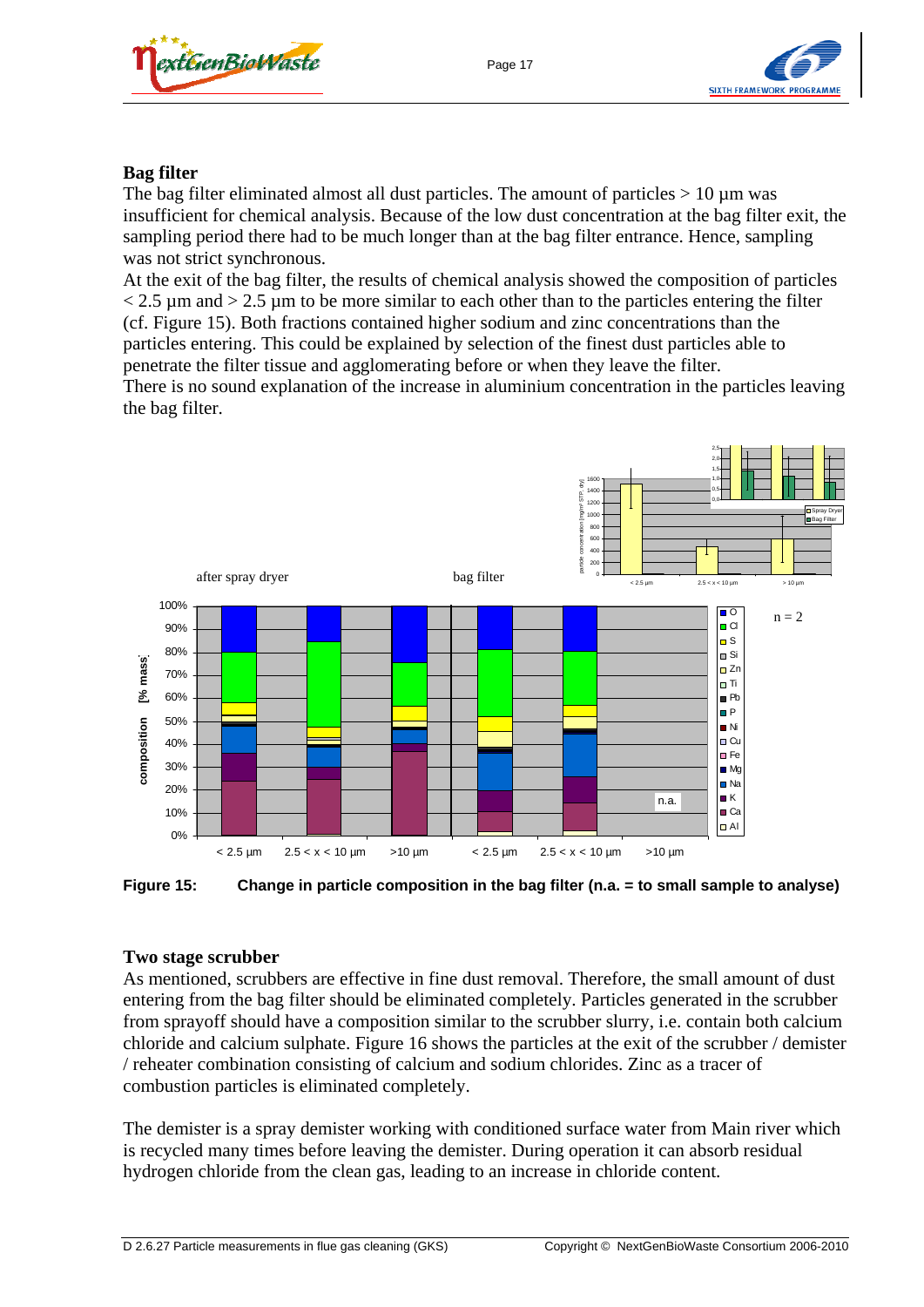



The particles composition lacking both sulphates and zinc leads to the clue, that the particles remaining in the flue gas probably are generated from the demister fluid. Unfortunately, the demister fluid cannot be sampled as long as the plant is running. Therefore it was not possible to compare the demister fluid composition to the residual dust composition.



**Figure 16: Composition of dust particles before and after the 2 stage scrubber (n.a. = to small sample to analyse)** 

# **4.3 Influence of soot blowing**

The effect of soot blowing had been investigated during operation in the superheater section only. Action of soot blower # 3 situated between superheaters 5 and 6 caused a steep increase of dust concentration at the boiler exit. A peak concentration of 25000 mg/m<sup>3</sup> was observed. As shown in Figure 17, coarse dust particles  $> 10 \mu m$  made up 90% of the total dust concentration, which led to overload on the  $>10 \mu$ m impactor plate. For weighing and subsequent analysis, loose particles on the impactor's 2<sup>nd</sup> stage and on the backup filter were added to the coarse dust fraction. The chemical analysis, however, suffered from that contamination, which led to increased calcium concentration in the dust particles collected on the filter (cf. Figure 18).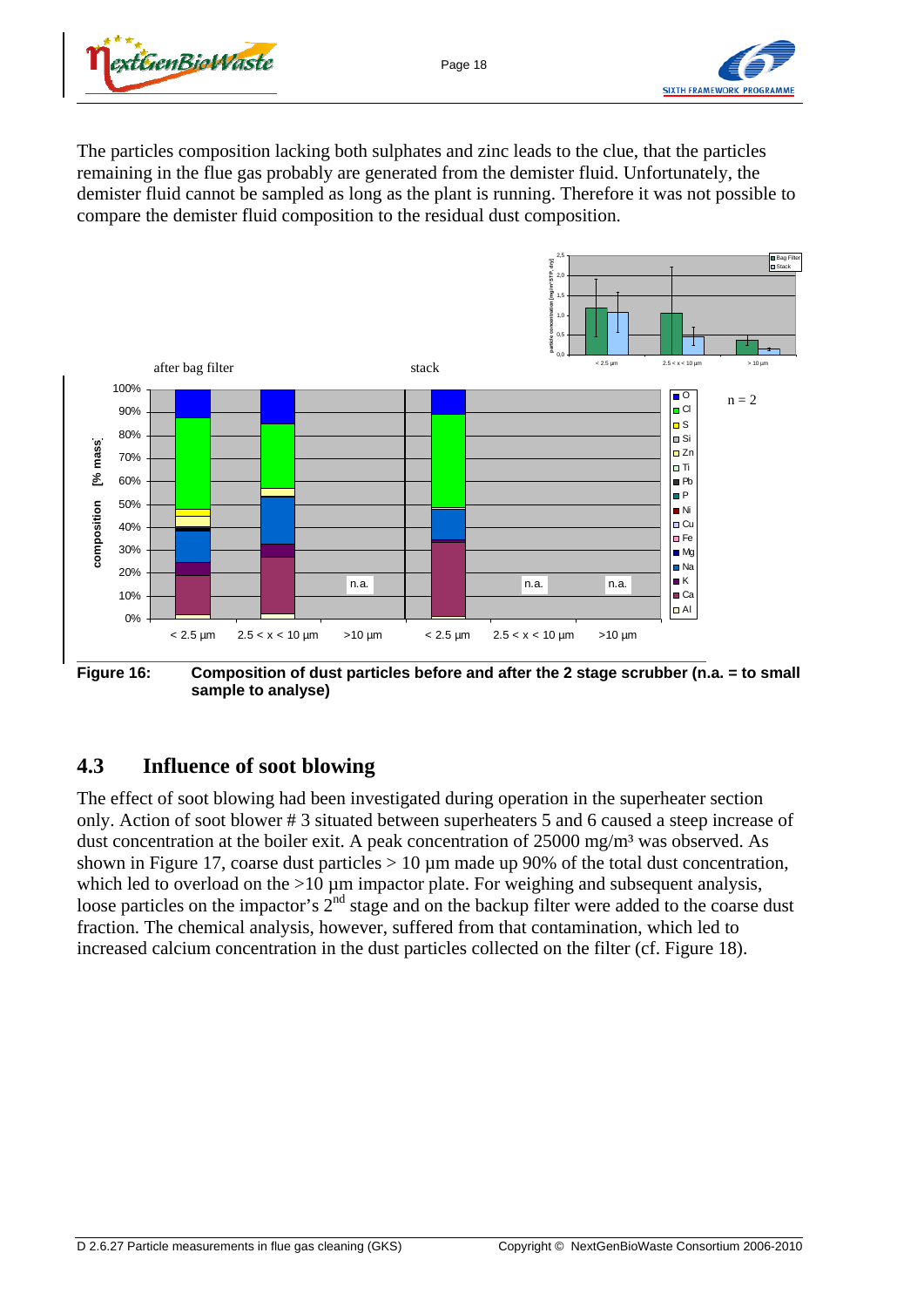







**Figure 17: Effect of soot blowing on dust particle concentration and size distribution** 

The composition of the particles collected at the boiler exit (before the multiclone) and of those collected after the multiclone during soot blowing were quite similar to the composition of those particle fractions collected at normal operation of the boiler (Figure 19). As with these, the coarse dust particles  $(>10 \mu m)$  at the boiler exit mainly contained calcium, silicon and aluminium oxides together with a complex mixture of other elements. Most of the coarse dust being eliminated in the multiclone, the remaining particles  $> 10 \mu m$  had higher contents of sodium and potassium salts, resembling more the medium size particles  $(2.5 < x < 10 \,\mu\text{m})$ . As with the  $< 2.5 \mu m$  dust particles sampled at normal operation, the  $< 2.5 \mu m$  particles sampled during soot blowing seem to be contaminated from large dust particles. This is the only explanation, why they showed elevated calcium contents compared to the particles collected after the multiclone and compared to particles of that size sampled earlier in the 4<sup>th</sup> boiler pass and at the boiler exit.



**Figure 18: particle composition before and after the multiclone during soot blowing**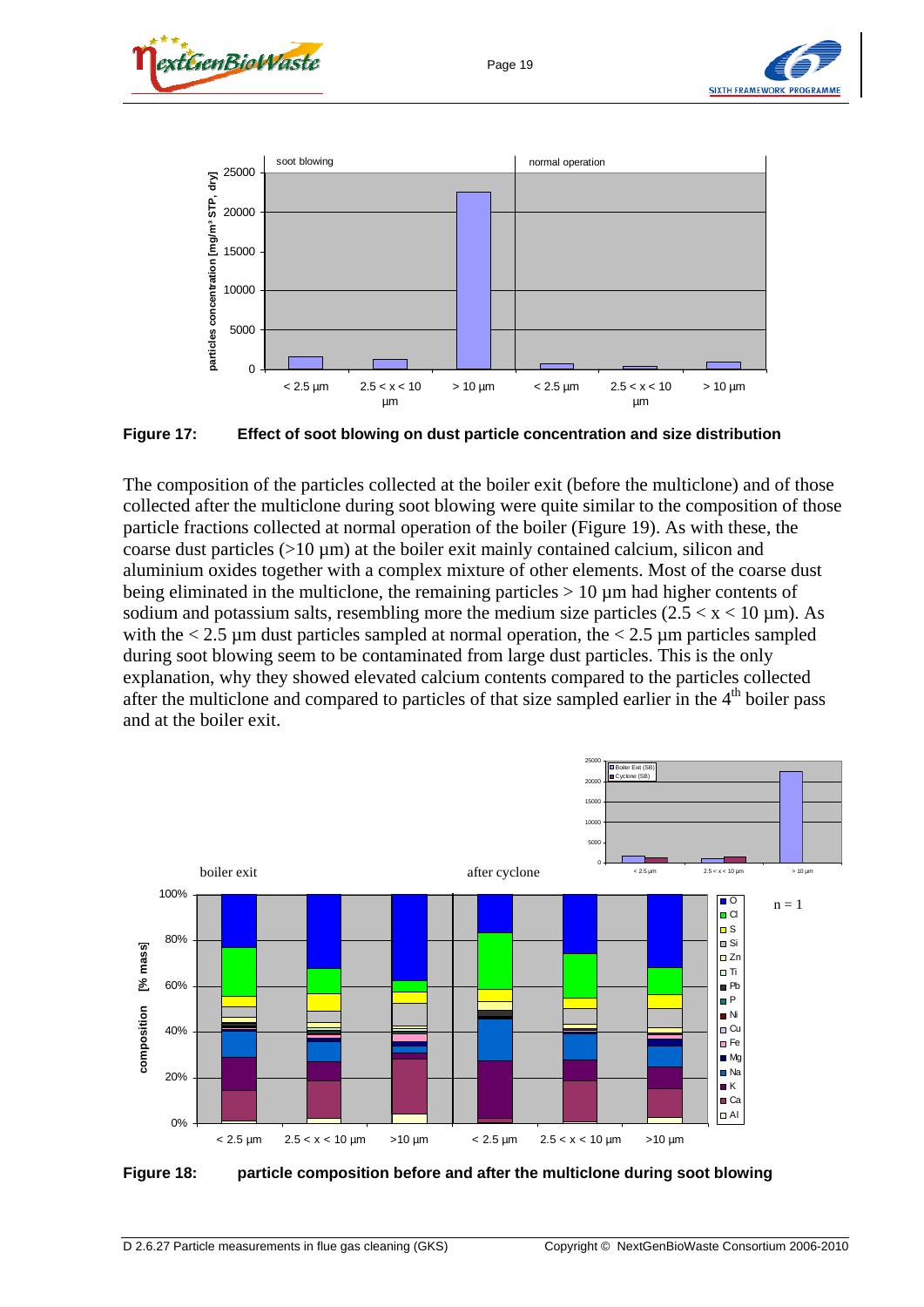



Downstreams of the cyclone, the particles composition during soot blowing was almost the same as during normal operation (cf. Figure 19). As both the particles mass concentration downstream of the cyclone did not differ much between the operation modes and as most of the dust load after the spray dryer being next flue gas cleaning unit comes from the slurry evaporated, is was not necessary to study the influence of soot blowing on the following flue as cleaning steps.



**Figure 19: Particle composition after the multiclone during soot blowing compared to the composition at normal operation**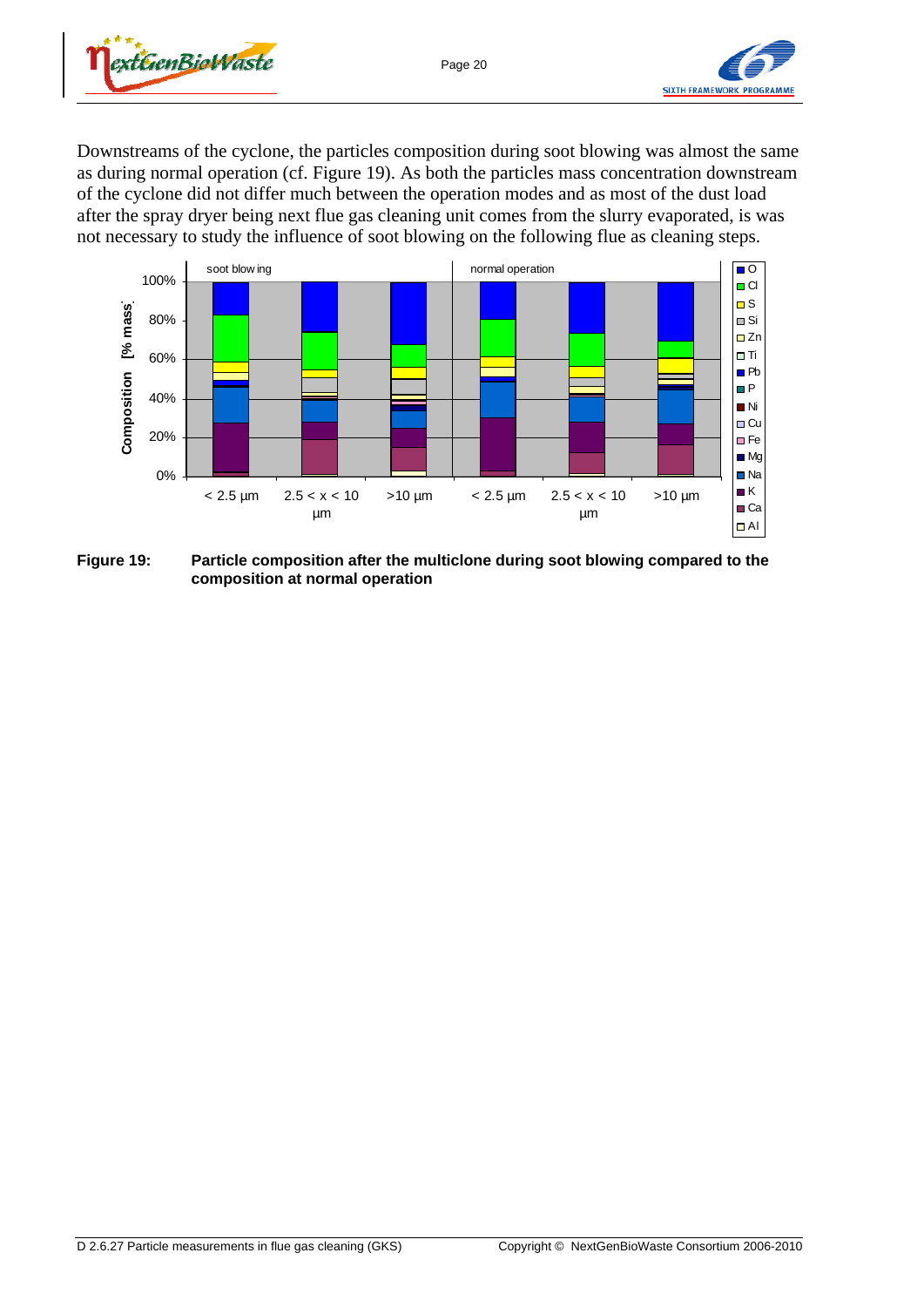



## **4.4 Impact on the flue gas cleaning system**

Considering pollution control, the 5 step flue gas cleaning system works at a very high level, yielding emission values below or far below all emission limits. With a multiclone, a bag filter and a washer, however, the system has three units consuming energy due to their pressure drop. This might be lowered by retrofitting to a "dry" flue gas cleaning system basing on calcium hydroxide or sodium bicarbonate. In this case only the bag filter would remain. However, flue gas cleaning efficiency and the capacity to handle peak concentrations are expected suffer from such a fundamental step. Therefore, this option is not considered further.

As long as the flue gas cleaning system is not retrofitted to a dry system, both the bag filter and the washer are indispensable and the focus is put on the multiclone.

#### **4.4.1 Multiclone**

Being the first unit of the flue gas cleaning system, the cyclone eliminates approximately 50% of the total dust load during normal operation and more than 85% of the dust occurring at soot blowing. After the multiclone, the flue gas is divided into two streams, about  $6000 \text{ m}^3/\text{h}$  being recycled to the furnace and 36000 m<sup>3</sup>/h being cleaned further (normal operation conditions, full load). Elimination of the coarse dust is essential for the operation of the flue gas recycling system, because coarse dust would cause excessive erosion on the recycle gas blower and on the recycle gas duct. However, the coarse dust might be tolerated without problems in the flue gas cleaning units subsequent to the multiclone. The next flue gas cleaning unit is the spray dryer. The slurry being desiccated in the spray dyer forms new large dust particles, so particles entrained into the spray dryer probably should not be a problem for the bag filter. There is one mechanism, which might contribute to problems in the spray dryer: aggregates formed of coarse dust particles and slurry droplets might be large enough reach the spray dryer walls. Wet particles reaching the spray dryer walls stick there forming deposits which cause problems if these are growing too fast. Problems with deposits in the spray dryer have been observed even with the multiclone in operation when the slurry was not well dispersed into the gas stream.

At full load, the multiclone causes a pressure drop of 8 hPa. At  $42000 \text{ m}^3/\text{N (STP)}$ , an operation temperature of 210°C, 1000 hPa total pressure and 66% total efficiency of the fan this means a power consumption of 25 kW (13% of total power consumption of the induced draft fan (192 kW calculated from pressure drop and fan efficiency)). Compared to the he power required for operation of the bag filter  $(36 \text{ kW}, \text{pressure drop } 14 \text{ hPa}, 36000 \text{ m}^3/\text{h STP})$ , this is approximately 70%.

Hence, if it was possible to eliminate the multiclone, this would mean considerable energy savings.

If the flue gas recycle system has to be maintained, a part of the multiclone must remain in operation or be replaced by another dust elimination system in order to protect the flue gas recycle fan. The necessity of the flue gas recycle, however, should be checked thoroughly because elimination of the flue gas recycle could lower both the gas velocity in the boiler and the amount of salts entrained by approximately 20%. This might have a favourable effect on the boiler's corrosion rates. If there would be no need for flue gas recycling, the multiclone might be eliminated totally.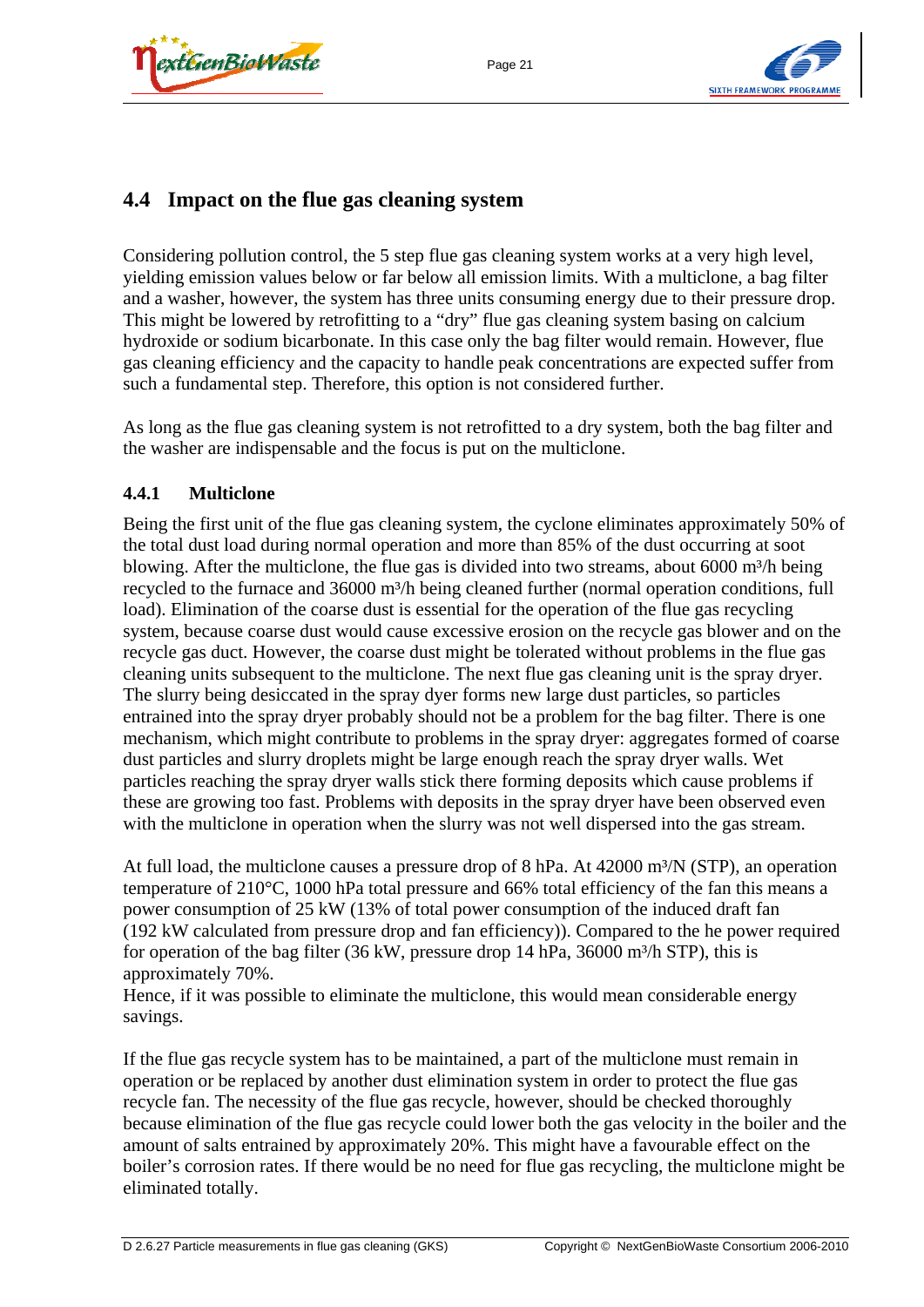



#### **4.4.2 Washer / Demister**

In the 2 stage washer limestone meal is used as the neutralizing agent. In contrast to quicklime or hydrated lime, lime stone meal requires only a small amount of energy for preparation. Tests for minimizing the pressure drop along the washer have been run at GKS, but not within the scope of this task. As the washer performs well, there is no need for further optimization the performance.

Demisting the flue gas after the washer is essential for dust emission control. As there is a static demister at the scrubber exit, GKS considered to eliminate the water spray demister which should eliminate residual spray off. Efficiency of the wet demister can be deduced from the residual dust's chemical analysis:

The dust collected after washer, demister and reheating showed no traces of sulphates, which should occur if the demister was not operating well. With the lime stone meal added to the washer, calcium is introduced, therefore sprayoff from the washer could contain almost exclusively calcium salts. The amount of sodium entrained into the washer with the flue gas is negligible. Nevertheless, the dust collected after de washer / demister contains remarkable amounts of sodium salts. The demister operates on conditioned water from Main River which contains approximately 20 mg/l sodium and 100 mg/l calcium. Efficient elimination of washer sprayoff and generation of dust particles from the demister fluid explains the sodium content of the dust.

Obviously, in the demister there is an equilibrium between the exchange rate of the demister fluid and traces of residual HCl gas absorbed, resulting in quite high chlorides concentration in the residual dust. If the demister fluid was exchanged at a higher rate, it can be expected to attain even somewhat lower dust concentrations and lower particulate chlorides emission. However with dust emission rates well below 20% of the emission limits, there is no need for an improvement. Exchanging the washer spray off into the demister fluid spray off, gives additional safety in case of a heavy metals contamination of the washer, e.g. with mercury. This additional safety should be a reason not to eliminate the wet demister because especially mercury contamination is a permanent threat in incinerators [Gebhardt, 2005].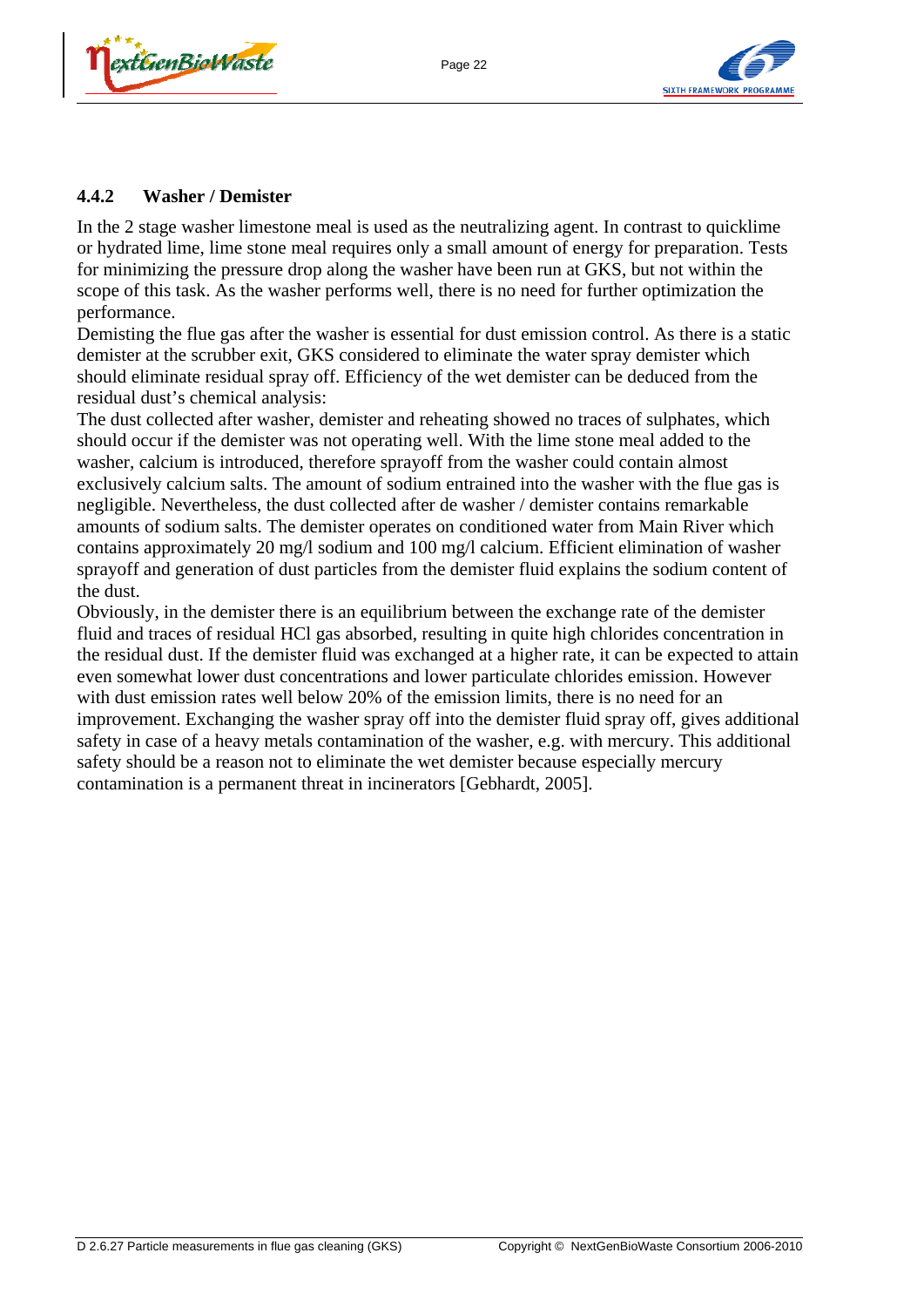



# **5 SUMMARY AND OUTLOOK**

At GKS incineration plant particle elimination and particle size distributions in the flue gas cleaning system was evaluated. Three fractions of particle sizes ( $> 10 \mu m$ ,  $2.5 < x < 10 \mu m$ ,  $< 2.5$ µm) were sampled on impactor substrates.

The results of chemical analysis allowed to determine the fate of particles coming from the boiler and gave insight into formation and elimination of particles formed within the flue gas cleaning plant.

The first step in the flue gas cleaning process is a multiclone, eliminating approximately 50% of total dust load. As typical for cyclones, mainly coarse dust particles are eliminated, leaving the fine dust particles  $(< 10 \mu m)$  with their high sodium and potassium chlorides content in the flue gas being recycled.

After the multiclone, lignite coke is injected contributing to the fine  $(< 10 \mu m)$  dust.

The next flue gas cleaning step is a spray dryer, which again contributes coarse dust particles. After the spray dryer, the dust composition is dominated by the particles formed in the dryer, mainly calcium chloride and calcium sulphate.

Apart of small residual concentrations, all dust particles are eliminated in the bag filter following the spray dryer. Although both fine and coarse dust particles are found after the bag filter, the chemical analysis showed a high similarity in the particles composition, indicating the coarse particles being formed by agglomeration of fine dust particles.

The 2 stage washer eliminates HCl, HF and sulphur oxides from the flue gas. It is equipped with a wet demister and a flue gas reheater. Particle concentration is not changed fundamentally in the washer / demister combination, but the results of chemical analysis showed the residual particles being formed in the wet demister. The latter obviously efficiently eliminates spray off from the washer which means enhanced security in case of a contamination of the washer.

As emission control works well, optimization of the flue gas cleaning system should focus on energy consumption. Considerable savings (13% of the induced draft fan energy consumption) would be possible if the multiclone could be eliminated. Total elimination of the multiclone would mean an end to the flue gas recycle system, so intensive testing is a prerequisite if elimination of the multiclone is considered.

The other flue gas cleaning steps should stay unchanged. Optimization of the pressure drop at the 2 stage washer was out of scope of the work presented.